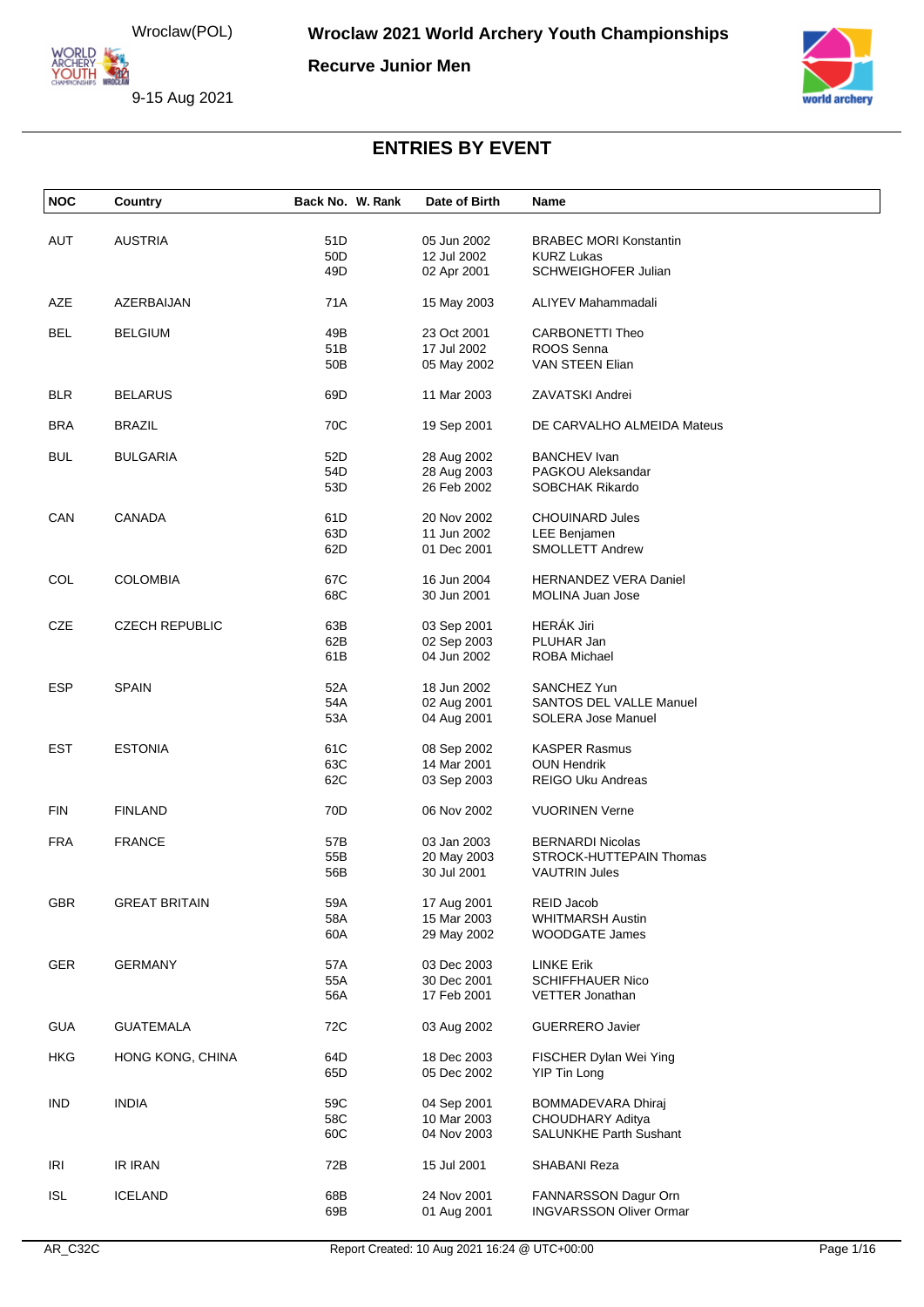ORLD ARCHERY-

**Recurve Junior Men**

9-15 Aug 2021



| <b>NOC</b> | Country            | Back No. W. Rank | Date of Birth              | Name                                            |
|------------|--------------------|------------------|----------------------------|-------------------------------------------------|
|            |                    |                  |                            |                                                 |
| <b>ISR</b> | <b>ISRAEL</b>      | 66D<br>67D       | 30 Sep 2003<br>16 Nov 2002 | <b>KLEINER Shahar</b><br><b>ROZINER Eyal</b>    |
|            |                    |                  |                            |                                                 |
| <b>ISV</b> | VIRGIN ISLANDS, US | 68D              | 04 Sep 2001                | <b>D'AMOUR Nicholas</b>                         |
| <b>ITA</b> | <b>ITALY</b>       | 51A              | 24 Mar 2003                | <b>BILISARI Matteo</b>                          |
|            |                    | 50A              | 29 May 2002                | <b>GREGORI Francesco</b>                        |
|            |                    | 49A              | 03 May 2002                | <b>NOVATI Federico</b>                          |
| <b>JPN</b> | <b>JAPAN</b>       | 55C              | 08 Jan 2002                | AOSHIMA Tetsuya                                 |
|            |                    | 56C              | 02 Oct 2001                | FUJII Nozomi                                    |
|            |                    | 57C              | 02 Dec 2003                | <b>TAKAI Shohei</b>                             |
| KAZ        | KAZAKHSTAN         | 60B              | 11 May 2001                | <b>ALIMBAYEV Mansur</b>                         |
|            |                    | 59B              | 14 Mar 2001                | <b>MUSTAFIN Alikhan</b>                         |
|            |                    | 58B              | 07 Dec 2001                | <b>SMAGUL Baktur</b>                            |
| <b>KOS</b> | <b>KOSOVO</b>      | 70B              | 27 Dec 2001                | <b>DVORANI Edi</b>                              |
| LAT        | LATVIA             | 70A              | 14 Jun 2001                | <b>KONONOVS Glebs</b>                           |
|            |                    |                  |                            |                                                 |
| LTU        | LITHUANIA          | 67A<br>68A       | 10 Jun 2002<br>28 Mar 2002 | <b>ANTANAITIS Justas</b><br>JANCIUKAS Dominykas |
|            |                    |                  |                            |                                                 |
| <b>MEX</b> | <b>MEXICO</b>      | 53B              | 22 Jun 2003                | <b>CELAYA Miguel</b>                            |
|            |                    | 52B              | 22 Dec 2003                | <b>GARCIA Ruben</b>                             |
|            |                    | 54B              | 04 Nov 2002                | <b>VACA Carlos</b>                              |
| <b>NOR</b> | <b>NORWAY</b>      | 71D              | 15 Dec 2003                | <b>HAAKONSEN Hans Kristian</b>                  |
| POL        | <b>POLAND</b>      | 55D              | 05 Apr 2005                | <b>BAK Jakub</b>                                |
|            |                    | 56D              | 23 Sep 2002                | <b>CHOJECKI Milosz</b>                          |
|            |                    | 57D              | 12 Jan 2001                | <b>LAZOWSKI Filip</b>                           |
| <b>POR</b> | <b>PORTUGAL</b>    | 69C              | 07 Feb 2002                | <b>MATOS Tiago</b>                              |
| <b>ROU</b> | <b>ROMANIA</b>     | 49C              | 08 Apr 2003                | <b>BUZILA-BALAS Tudor</b>                       |
|            |                    | 51C              | 09 Sep 2001                | <b>FRAI Cosmin</b>                              |
|            |                    | 50C              | 17 Jul 2003                | <b>TIMPU Mario</b>                              |
| <b>RUS</b> | <b>RUSSIA</b>      | 62A              | 15 Jan 2001                | <b>CHEREMISKIN Stanislav</b>                    |
|            |                    | 61A              | 12 Jun 2002                | <b>OSOROV Buianto</b>                           |
|            |                    | 63A              | 25 Jun 2002                | <b>RUSIN Artem</b>                              |
|            | <b>SLOVENIA</b>    | 66B              |                            | <b>JERAS Timej</b>                              |
| <b>SLO</b> |                    | 67B              | 08 Oct 2002<br>11 May 2001 | ROZIC Miha                                      |
|            |                    |                  |                            |                                                 |
| <b>SMR</b> | <b>SAN MARINO</b>  | 71C              | 05 Aug 2002                | <b>TURA Leonardo</b>                            |
| <b>SRB</b> | <b>SERBIA</b>      | 71B              | 19 Oct 2003                | STEFANOVIC Mihajlo                              |
| SUI        | SWITZERLAND        | 72A              | 14 Dec 2002                | <b>CHABIN Keziah</b>                            |
| <b>SVK</b> | <b>SLOVAKIA</b>    | 64B              | 11 Apr 2003                | <b>MACHAN Maros</b>                             |
|            |                    | 65B              | 07 Aug 2003                | <b>MAJERIK Andrej</b>                           |
| SWE        | SWEDEN             | 58D              | 07 Nov 2003                | JACOBSSON Lukas                                 |
|            |                    | 60D              | 09 Sep 2002                | MOSÉN Jacob                                     |
|            |                    | 59D              | 18 Nov 2003                | <b>WESTLING Herman</b>                          |
| <b>TUR</b> | <b>TURKEY</b>      | 64C              | 21 Jul 2001                | <b>AK Samet</b>                                 |
|            |                    | 66C              | 26 Sep 2002                | <b>ARZUMAN Musa</b>                             |
|            |                    | 65C              | 22 Mar 2002                | MARAS Efe Gürkan                                |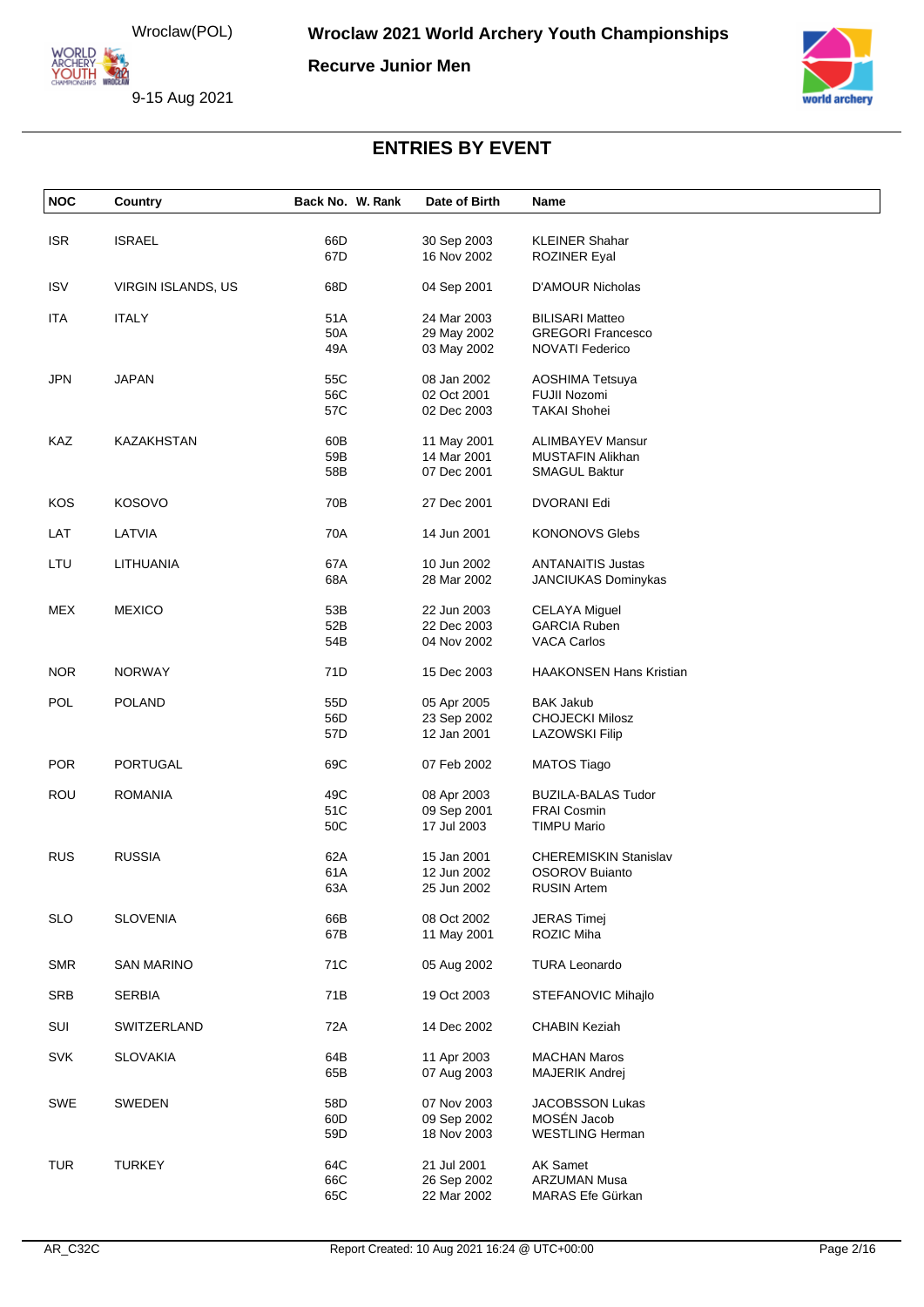**ORLD ARCHERY<br>YOUTH 422** 

**Recurve Junior Men**

9-15 Aug 2021



| <b>NOC</b> | Country    | Back No. W. Rank | Date of Birth              | <b>Name</b>                                 |  |
|------------|------------|------------------|----------------------------|---------------------------------------------|--|
| <b>UKR</b> | UKRAINE    | 52C              |                            |                                             |  |
|            |            | 53C              | 29 Sep 2001<br>27 Jun 2001 | KAMENSKYI Volodymyr<br>MILKOVYCH Ivan-Pavlo |  |
|            |            | 54C              | 26 Apr 2001                | <b>OVCHYNNIKOV Artem</b>                    |  |
| <b>USA</b> | <b>USA</b> | 65A              | 29 May 2002                | <b>COWLES Trenton</b>                       |  |
|            |            | 64A              | 18 Jun 2002                | OH Joonsuh                                  |  |
|            |            | 66A              | 30 Sep 2002                | <b>SCARBORO Josef</b>                       |  |
| <b>UZB</b> | UZBEKISTAN | 69A              | 18 Jul 2003                | SADIKOV Amirkhan                            |  |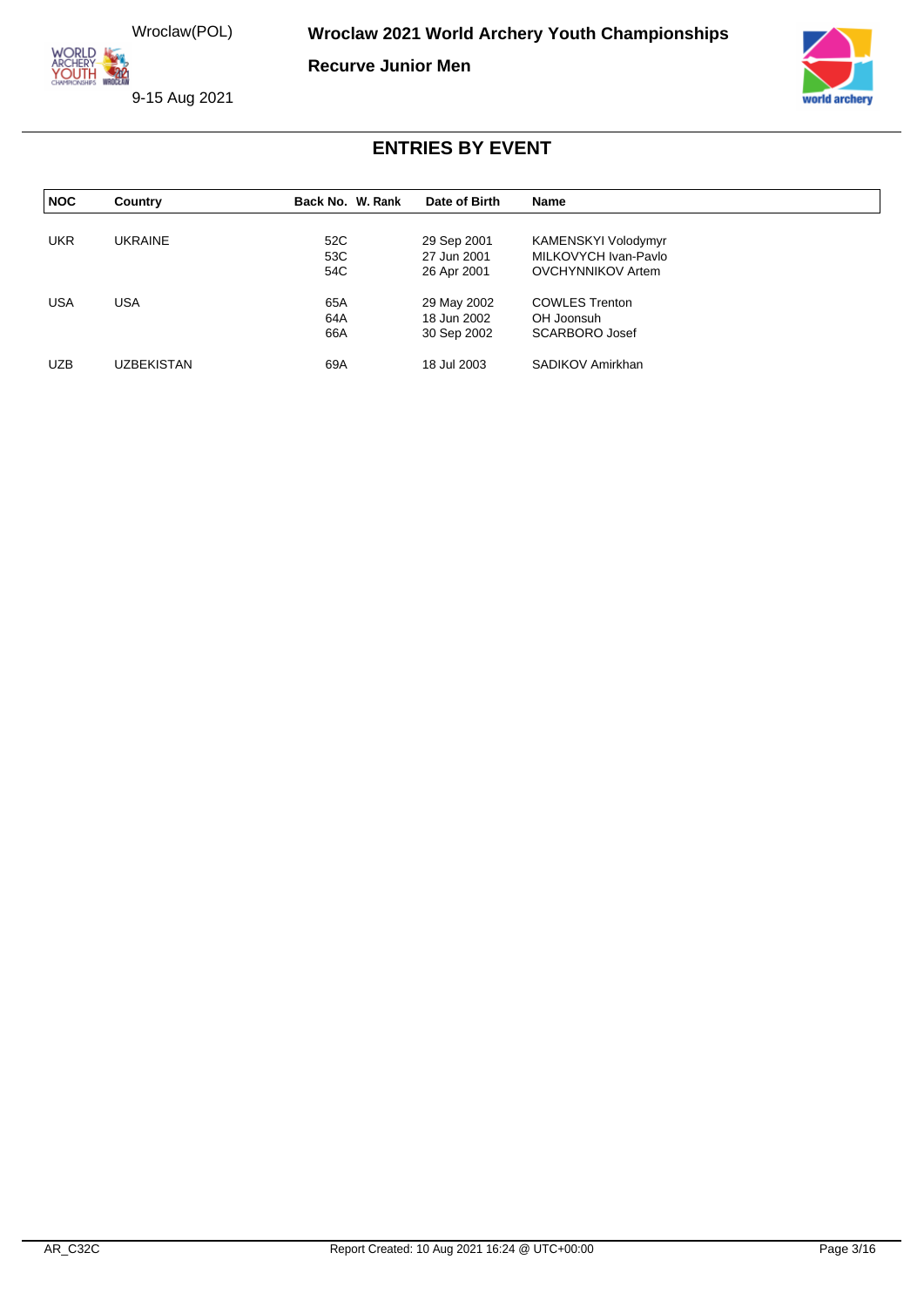ORLD **ARCHERY<br>YOUTH 422** 

**Recurve Junior Women**

9-15 Aug 2021



| <b>NOC</b> | Country               | Back No. W. Rank | Date of Birth              | Name                                                             |
|------------|-----------------------|------------------|----------------------------|------------------------------------------------------------------|
| AUT        | <b>AUSTRIA</b>        | 37A              | 21 Nov 2001                | <b>DJUKIC Angelina</b>                                           |
|            |                       | 38A              | 03 Jan 2002                | HYE Jasmin                                                       |
|            |                       | 39A              | 22 Feb 2002                | PROCHINIG Irina                                                  |
|            |                       |                  |                            |                                                                  |
| BEL        | <b>BELGIUM</b>        | 46B              | 31 Oct 2003                | <b>HELLEMANS Julie</b>                                           |
|            |                       |                  |                            |                                                                  |
| <b>BLR</b> | <b>BELARUS</b>        | 47B              | 01 Feb 2001                | <b>TRATSIAK Natallia</b>                                         |
|            |                       |                  |                            |                                                                  |
| <b>BRA</b> | <b>BRAZIL</b>         | 43C              | 18 Nov 2002                | SLIACHTICAS CAETANO Ana Luiza                                    |
|            |                       | 44C              | 03 Mar 2003                | <b>TEODORO POPPERL Ana Carolina</b>                              |
|            |                       |                  |                            |                                                                  |
| <b>BUL</b> | <b>BULGARIA</b>       | 46C              | 06 Nov 2001                | <b>IVANOVA Martina</b>                                           |
|            |                       |                  |                            |                                                                  |
| COL        | <b>COLOMBIA</b>       | 33A<br>32A       | 01 Apr 2003<br>03 Mar 2002 | GUERRERO ASENCIO Maria Jose<br>RODRIGUEZ SEPULVEDA Karen Juliana |
|            |                       | 31 A             |                            |                                                                  |
|            |                       |                  | 10 May 2002                | ZULUAGA ROBLES Allyx Jhobana                                     |
| <b>CRO</b> | <b>CROATIA</b>        | 45A              | 12 Nov 2002                | <b>KOVACIC Tihana</b>                                            |
|            |                       |                  |                            |                                                                  |
| CZE        | <b>CZECH REPUBLIC</b> | 40 <sub>D</sub>  | 17 Jul 2003                | NOVOTNA Eliska                                                   |
|            |                       | 41D              | 17 Jun 2002                | SEBESTOVA Eva                                                    |
|            |                       |                  |                            |                                                                  |
| <b>ESP</b> | <b>SPAIN</b>          | 39C              | 25 Jun 2001                | <b>CANALES Elia</b>                                              |
|            |                       | 37C              | 14 Mar 2002                | DE VELASCO Ines                                                  |
|            |                       | 38C              | 06 Sep 2003                | <b>FERNANDEZ INFANTE Leyre</b>                                   |
|            |                       |                  |                            |                                                                  |
| <b>FRA</b> | <b>FRANCE</b>         | 43D              | 17 Aug 2001                | <b>FLORENT Anaëlle</b>                                           |
|            |                       | 42D              | 01 Jan 2002                | <b>RICHARD Melodie</b>                                           |
|            |                       |                  |                            |                                                                  |
| <b>GBR</b> | <b>GREAT BRITAIN</b>  | 37D              | 04 Jun 2001                | <b>BURDETT Nicole</b>                                            |
|            |                       | 39D              | 17 Sep 2003                | <b>COSTALL Megan</b>                                             |
|            |                       | 38D              | 21 May 2003                | PIPER Louisa                                                     |
|            |                       |                  |                            |                                                                  |
| GER        | <b>GERMANY</b>        | 35D              | 18 Mar 2003                | <b>IDENSEN Elina</b>                                             |
|            |                       | 34D              | 28 Nov 2003                | REISENWEBER Clea                                                 |
|            |                       | 36D              | 15 Jan 2001                | <b>SCHWARZ Charline</b>                                          |
| <b>GUA</b> | <b>GUATEMALA</b>      | 45D              | 19 Sep 2002                | <b>ENRIQUEZ Nancy</b>                                            |
|            |                       |                  |                            |                                                                  |
| <b>IND</b> | <b>INDIA</b>          | 32C              | 05 Feb 2002                | <b>BARI Komalika</b>                                             |
|            |                       | 33C              | 19 May 2005                | <b>PUNIA Tisha</b>                                               |
|            |                       | 31C              | 24 Dec 2003                | <b>VERMA Tanisha</b>                                             |
|            |                       |                  |                            |                                                                  |
| <b>IRI</b> | <b>IR IRAN</b>        | 47A              | 04 Aug 2002                | RAHMANI Sogand                                                   |
|            |                       |                  |                            |                                                                  |
| <b>ITA</b> | <b>ITALY</b>          | 36A              | 29 Mar 2003                | DI FRANCESCO Roberta                                             |
|            |                       | 35A              | 04 Mar 2001                | <b>HERVAT Karen</b>                                              |
|            |                       | 34A              | 01 Apr 2002                | ROLANDO Aiko                                                     |
|            |                       |                  |                            |                                                                  |
| <b>JPN</b> | <b>JAPAN</b>          | 32D              | 29 Apr 2003                | SHIBUYA Juri                                                     |
|            |                       | 31D              | 23 Apr 2002                | SONODA Waka                                                      |
|            |                       | 33D              | 26 Dec 2002                | WATANABE Mao                                                     |
| KAZ        | KAZAKHSTAN            | 37B              | 07 Aug 2001                | <b>IGIBAYEVA Gaukhar</b>                                         |
|            |                       | 39B              | 23 Apr 2001                | <b>ILYASSOVA Alina</b>                                           |
|            |                       | 38B              | 21 Sep 2003                | <b>TURSUNBEK Diana</b>                                           |
|            |                       |                  |                            |                                                                  |
| LAT        | LATVIA                | 47C              | 01 May 2001                | TRINKUNA Kintija Laima                                           |
|            |                       |                  |                            |                                                                  |
| LTU        | LITHUANIA             | 47D              | 19 Jan 2003                | <b>VECKYTE Meda</b>                                              |
|            |                       |                  |                            |                                                                  |
| <b>MEX</b> | <b>MEXICO</b>         | 33B              | 22 Mar 2003                | SILVA Sarah                                                      |
|            |                       | 32B              | 07 Jan 2001                | VAZQUEZ SAUCEDO Ana Laura                                        |
|            |                       | 31B              | 09 Mar 2003                | VAZQUEZ Valentina                                                |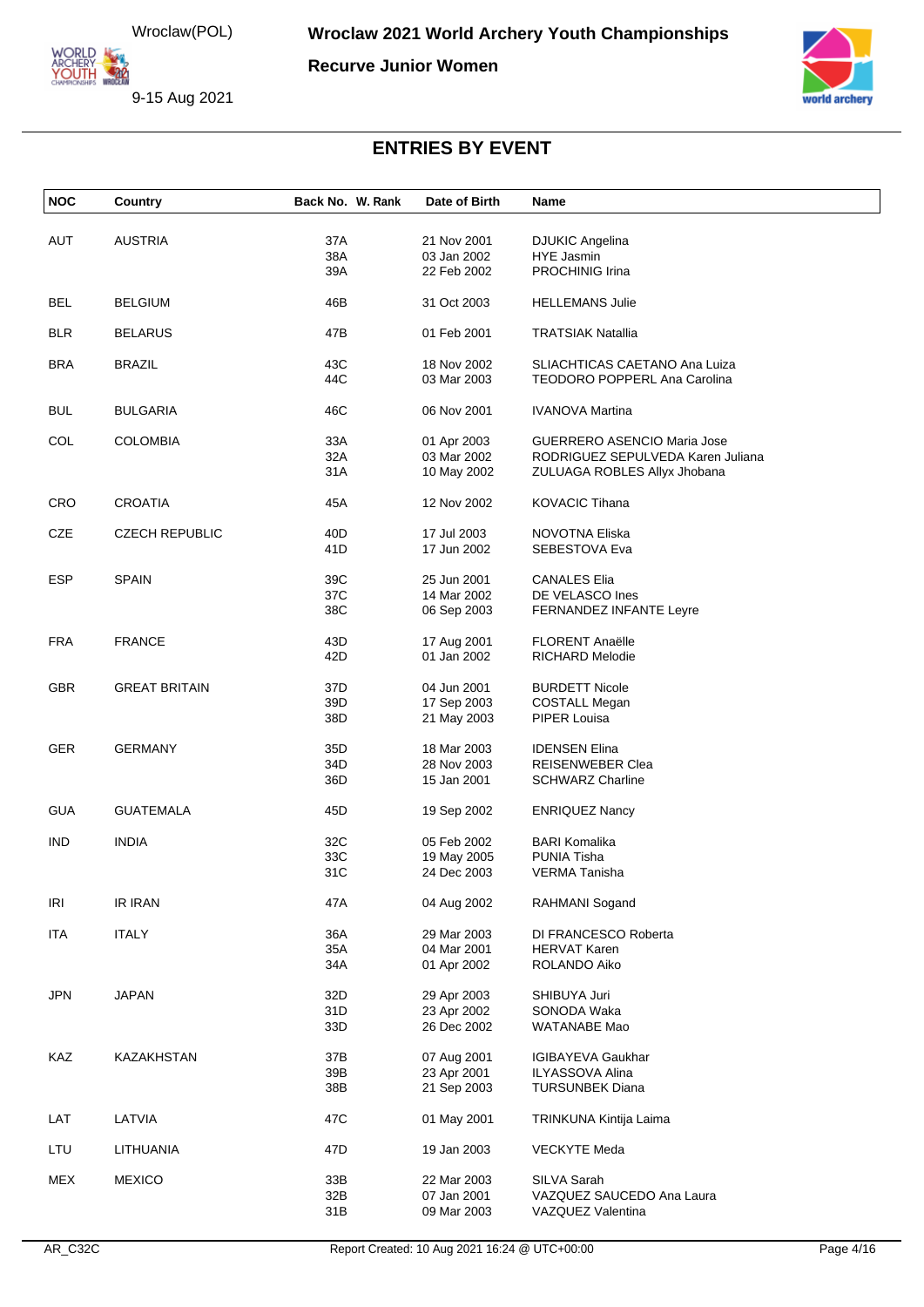ORLD **ARCHERY<br>YOUTH 422** 

**Recurve Junior Women**

9-15 Aug 2021



| <b>NOC</b> | Country            | Back No. W. Rank | Date of Birth              | Name                                          |
|------------|--------------------|------------------|----------------------------|-----------------------------------------------|
| <b>NED</b> | <b>NETHERLANDS</b> | 43B              | 24 Jul 2002                | <b>TEMPELMAN Mary-Ann</b>                     |
|            |                    | 44B              | 15 Nov 2001                | VAN DER WINKEL Laura                          |
| <b>POL</b> | <b>POLAND</b>      | 34B              | 18 Aug 2002                | <b>BACZYK Zuzanna</b>                         |
|            |                    | 36B<br>35B       | 16 Aug 2001<br>08 Apr 2002 | KEDZIERSKA Malgorzata<br><b>STACH Martyna</b> |
| ROU        | <b>ROMANIA</b>     | 41B              | 09 Dec 2002                | <b>AMAISTROAIE Madalina</b>                   |
|            |                    | 40 <sub>B</sub>  | 06 Nov 2003                | <b>FRAI Timeea</b>                            |
|            |                    | 42B              | 11 Jun 2003                | <b>MIKLOS Beatrice</b>                        |
| <b>RUS</b> | <b>RUSSIA</b>      | 42A              | 15 Aug 2002                | <b>BUDAZHAPOVA Tujana</b>                     |
|            |                    | 40A              | 20 Jul 2002                | <b>GILMANOVA Marija</b>                       |
|            |                    | 41A              | 13 Jan 2002                | NAMDAKOVA Viktoria                            |
| <b>SLO</b> | <b>SLOVENIA</b>    | 44D              | 25 Jul 2001                | <b>FERS Spela</b>                             |
| <b>SVK</b> | <b>SLOVAKIA</b>    | 46A              | 07 Sep 2001                | <b>BARANKOVA Denisa</b>                       |
| <b>SWE</b> | <b>SWEDEN</b>      | 46D              | 03 Jul 2002                | <b>ALLEN OHNSTROM Evelyn</b>                  |
| <b>TUR</b> | <b>TURKEY</b>      | 43A              | 20 Jan 2003                | <b>BASARAN Ezgi</b>                           |
|            |                    | 44A              | 06 Jan 2003                | <b>KOSE Zeynep</b>                            |
| <b>UKR</b> | <b>UKRAINE</b>     | 42C              | 08 Mar 2003                | <b>ILLIASH Varvara</b>                        |
|            |                    | 40C              | 07 Oct 2002                | NAUMOVA Zhanna                                |
|            |                    | 41C              | 08 Jul 2001                | <b>TRETIAKOVA Iryna</b>                       |
| <b>USA</b> | <b>USA</b>         | 36C              | 08 Mar 2003                | <b>FREDERICK Isabella</b>                     |
|            |                    | 34C              | 17 Mar 2003                | <b>GNORIEGA Catalina</b>                      |
|            |                    | 35C              | 06 Mar 2004                | <b>KAUFHOLD Casey</b>                         |
| <b>UZB</b> | <b>UZBEKISTAN</b>  | 45B              | 17 Apr 2001                | ABDUSATTOROVA Ziyodakhon                      |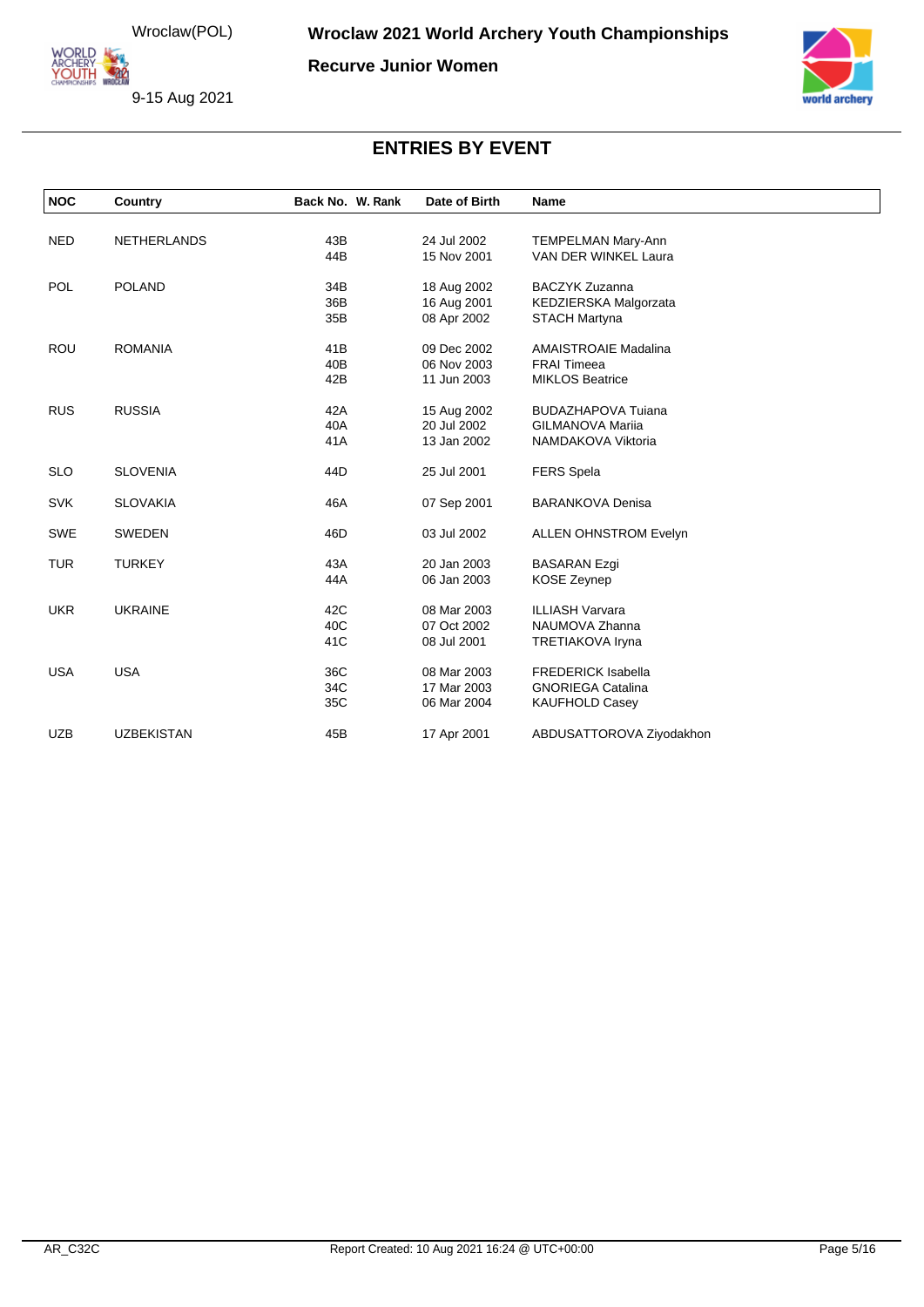ORLD **YOUTH 220** 

**Recurve Cadet Men**

9-15 Aug 2021



| <b>NOC</b> | Country               | Back No. W. Rank | Date of Birth              | Name                                    |
|------------|-----------------------|------------------|----------------------------|-----------------------------------------|
|            |                       |                  |                            |                                         |
| ARM        | <b>ARMENIA</b>        | 53B              | 04 Oct 2005                | <b>ARAKELYAN Samvel</b>                 |
|            |                       | 55B              | 10 Jul 2006                | <b>MIRZOYAN Erik</b>                    |
|            |                       | 54B              | 12 Jan 2004                | POGHOSYAN Hamlet                        |
| AUT        | <b>AUSTRIA</b>        | 60C              | 25 Jun 2005                | <b>BRANDSTETTER Oliver</b>              |
|            |                       | 61C              | 04 Feb 2004                | <b>HASSLACHER Maximilian</b>            |
|            |                       | 59C              | 24 Aug 2006                | <b>MOLNAR Jonas</b>                     |
|            |                       |                  |                            |                                         |
| <b>BEL</b> | <b>BELGIUM</b>        | 65C              | 02 Mar 2006                | <b>COLLAS Arne</b>                      |
|            |                       | 66C              | 03 Feb 2004                | <b>THEUNIS Marco</b>                    |
| <b>BRA</b> | <b>BRAZIL</b>         | 72B              | 10 Jan 2004                | <b>BARROS MEISSONIER PASSINI Daniel</b> |
|            |                       |                  |                            |                                         |
| <b>BUL</b> | <b>BULGARIA</b>       | 71A              | 06 Feb 2006                | <b>VELIKOV Patrik</b>                   |
| CZE        | <b>CZECH REPUBLIC</b> | 62A              | 28 Sep 2004                | <b>HERMÁNEK František</b>               |
|            |                       | 63A              | 19 Oct 2005                | <b>KREJCÍ Richard</b>                   |
|            |                       | 64A              | 02 Apr 2005                | ŠPINAR Matej                            |
|            |                       |                  |                            |                                         |
| <b>DEN</b> | <b>DENMARK</b>        | 69C              | 13 Oct 2004                | <b>HENRIKSEN Ludvig Njor</b>            |
| <b>ESP</b> | <b>SPAIN</b>          | 65A              | 18 Mar 2004                | DABAN BAINES Jorge                      |
|            |                       | 66A              | 21 Mar 2004                | <b>MERIDA Javier</b>                    |
|            |                       | 67A              | 09 Nov 2005                | ROIG ROIG Toni                          |
|            |                       |                  |                            |                                         |
| <b>FIN</b> | <b>FINLAND</b>        | 68C              | 11 Jan 2006                | PETAJA Aleksi                           |
|            |                       | 67C              | 05 Aug 2004                | <b>SCHRADER Leo</b>                     |
| <b>FRA</b> | <b>FRANCE</b>         | 56B              | 25 Dec 2004                | <b>BARITEAUD Iban</b>                   |
|            |                       | 58B              | 28 Jan 2005                | <b>BAUDAIN Yanis</b>                    |
|            |                       | 57B              | 18 Jan 2006                | <b>THIRION Baptiste</b>                 |
|            |                       |                  |                            |                                         |
| <b>GBR</b> | <b>GREAT BRITAIN</b>  | 70B              | 31 May 2004                | <b>SPENCER-NICE Riley</b>               |
| <b>GER</b> | <b>GERMANY</b>        | 59D              | 14 Jun 2006                | LUETTMERDING Phil                       |
|            |                       | 60D              | 25 May 2004                | <b>MOULLIET Max</b>                     |
|            |                       | 61D              | 16 Dec 2005                | <b>ROETHER Frederik</b>                 |
|            |                       |                  |                            |                                         |
| <b>GRE</b> | <b>GREECE</b>         | 71B              | 06 May 2005                | <b>CHARISIS Evangelos</b>               |
| HKG        | HONG KONG, CHINA      | 69D              | 01 Oct 2004                | <b>CHEUNG Sum Hin Moses</b>             |
|            |                       |                  |                            |                                         |
| <b>IND</b> | INDIA                 | 56A              | 01 Jan 2004                | Amit Kumar                              |
|            |                       | 57A              | 30 Nov 2004                | <b>CHANGMAI Bishal</b>                  |
|            |                       | 58A              | 16 Jan 2005                | <b>RUHAL Vickey</b>                     |
| IRI        | IR IRAN               | 58C              | 17 Mar 2004                | <b>FAZEL Arashk</b>                     |
|            |                       | 56C              | 13 Apr 2005                | GOLSHANI ASL Mohammadhossein            |
|            |                       | 57C              | 05 Jun 2004                | NADERI ZONOUZ Nima                      |
|            |                       |                  |                            |                                         |
| <b>ISR</b> | <b>ISRAEL</b>         | 69B              | 19 Feb 2004                | <b>FRENKEL Niv</b>                      |
| <b>ITA</b> | <b>ITALY</b>          | 57D              |                            | <b>DEZANI Simone</b>                    |
|            |                       | 58D              | 04 Aug 2004<br>08 Jun 2005 | POERIO PITERÀ Francesco                 |
|            |                       | 56D              | 17 Mar 2005                | <b>ZAGHIS Francesco</b>                 |
|            |                       |                  |                            |                                         |
| <b>JPN</b> | <b>JAPAN</b>          | 60B              | 01 Dec 2004                | SAITO Fumiya                            |
|            |                       | 61B              | 23 Mar 2004                | <b>TAKAHASHI Jinpei</b>                 |
|            |                       | 59B              | 03 Mar 2004                | YAHATA Haruma                           |
| KAZ        | KAZAKHSTAN            | 63B              | 08 Nov 2004                | <b>BERCHA</b> Ivan                      |
|            |                       | 64B              | 18 Jul 2004                | SAGUTDINOV Samat                        |
|            |                       | 62B              | 02 Jun 2004                | ZHANGBYRBAY Dauletkeldi                 |
|            |                       |                  |                            |                                         |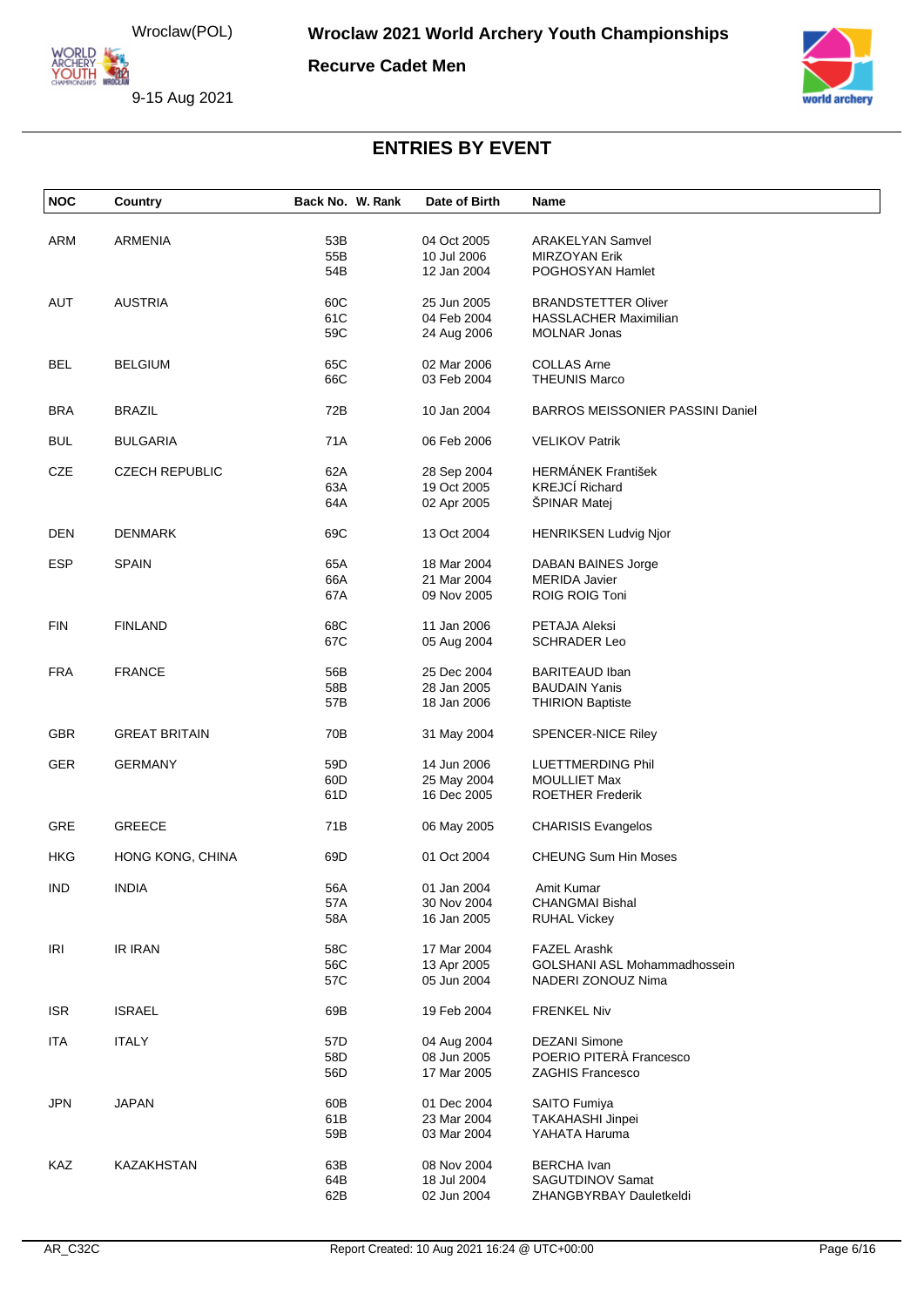**ORLD ARCHERY<br>YOUTH 422** 

**Recurve Cadet Men**





| <b>NOC</b> | Country            | Back No. W. Rank | Date of Birth | Name                                |  |
|------------|--------------------|------------------|---------------|-------------------------------------|--|
| KOS        | <b>KOSOVO</b>      | 69A              | 25 Sep 2005   | <b>GLLAREVA Valmir</b>              |  |
| LAT        | LATVIA             | 70A              | 19 Oct 2006   | <b>SERGEJEVS Romans</b>             |  |
| LTU        | LITHUANIA          | 72A              | 23 Jun 2006   | <b>SULIOKAS Domantas</b>            |  |
| MDA        | <b>MOLDOVA</b>     | 68D              | 09 Jun 2005   | <b>BELICI Andrei</b>                |  |
|            |                    | 67D              | 13 Mar 2006   | SADOVEANU Mihai                     |  |
| <b>MEX</b> | <b>MEXICO</b>      | 55A              | 26 Apr 2004   | <b>GRANDE Matias</b>                |  |
|            |                    | 53A              | 13 Aug 2005   | PADILLA RODRIGUEZ Francisco Octavio |  |
|            |                    | 54A              | 09 Apr 2006   | RAMIREZ Osvaldo                     |  |
| <b>NED</b> | <b>NETHERLANDS</b> | 68A              | 17 Oct 2004   | SMEETS Yaël                         |  |
| <b>NOR</b> | <b>NORWAY</b>      | 70 <sub>D</sub>  | 21 Jul 2004   | LANDSVIK Torjus Ovedal              |  |
| PHI        | <b>PHILIPPINES</b> | 65B              | 10 May 2005   | <b>GOTUACO Max</b>                  |  |
|            |                    | 66B              | 22 Oct 2004   | <b>TANCO Sean Jonathan</b>          |  |
| POL        | <b>POLAND</b>      | 54D              | 19 Nov 2004   | <b>KULTYS Jakub</b>                 |  |
|            |                    | 55D              | 05 Apr 2004   | <b>SPUTO Jerzy</b>                  |  |
|            |                    | 53D              | 17 Jul 2006   | WIDER Maksymilian                   |  |
| ROU        | <b>ROMANIA</b>     | 67B              | 24 May 2005   | <b>HABIAN Denis</b>                 |  |
|            |                    | 68B              | 29 Sep 2006   | <b>MOREH Tamas</b>                  |  |
| <b>RUS</b> | <b>RUSSIA</b>      | 53C              | 15 Apr 2004   | <b>BATUEV Kirill</b>                |  |
|            |                    | 54C              | 04 Aug 2004   | <b>TERESHKOV lakov</b>              |  |
|            |                    | 55C              | 21 May 2004   | <b>TORGUBAEV Bair</b>               |  |
| <b>SLO</b> | <b>SLOVENIA</b>    | 72D              | 29 Jun 2004   | SAMEC Andraž                        |  |
| <b>SVK</b> | <b>SLOVAKIA</b>    | 59A              | 14 Feb 2005   | MEDVECZKY Daniel                    |  |
|            |                    | 60A              | 28 Sep 2004   | <b>SILON Sebastian</b>              |  |
|            |                    | 61A              | 16 Dec 2006   | ZAUSKA David                        |  |
| <b>TUR</b> | <b>TURKEY</b>      | 66D              | 28 Jan 2005   | KIRMIZITAS Harun                    |  |
|            |                    | 65D              | 20 Jul 2005   | <b>SIMAV Merih</b>                  |  |
| <b>UKR</b> | <b>UKRAINE</b>     | 64D              | 06 Feb 2004   | DUNYASHEV Nikita                    |  |
|            |                    | 62D              | 12 Oct 2004   | <b>KRYVORUCHKO Alexander</b>        |  |
|            |                    | 63D              | 10 Dec 2004   | <b>TKACHUK Andii</b>                |  |
| <b>USA</b> | <b>USA</b>         | 64C              | 02 May 2004   | <b>BEAUVAIS Davis</b>               |  |
|            |                    | 63C              | 03 Mar 2006   | STODDARD Christian                  |  |
|            |                    | 62C              | 24 Aug 2004   | <b>YOO Andrew</b>                   |  |
| ZIM        | ZIMBABWE           | 71C              | 05 Apr 2006   | <b>HILL Bryce</b>                   |  |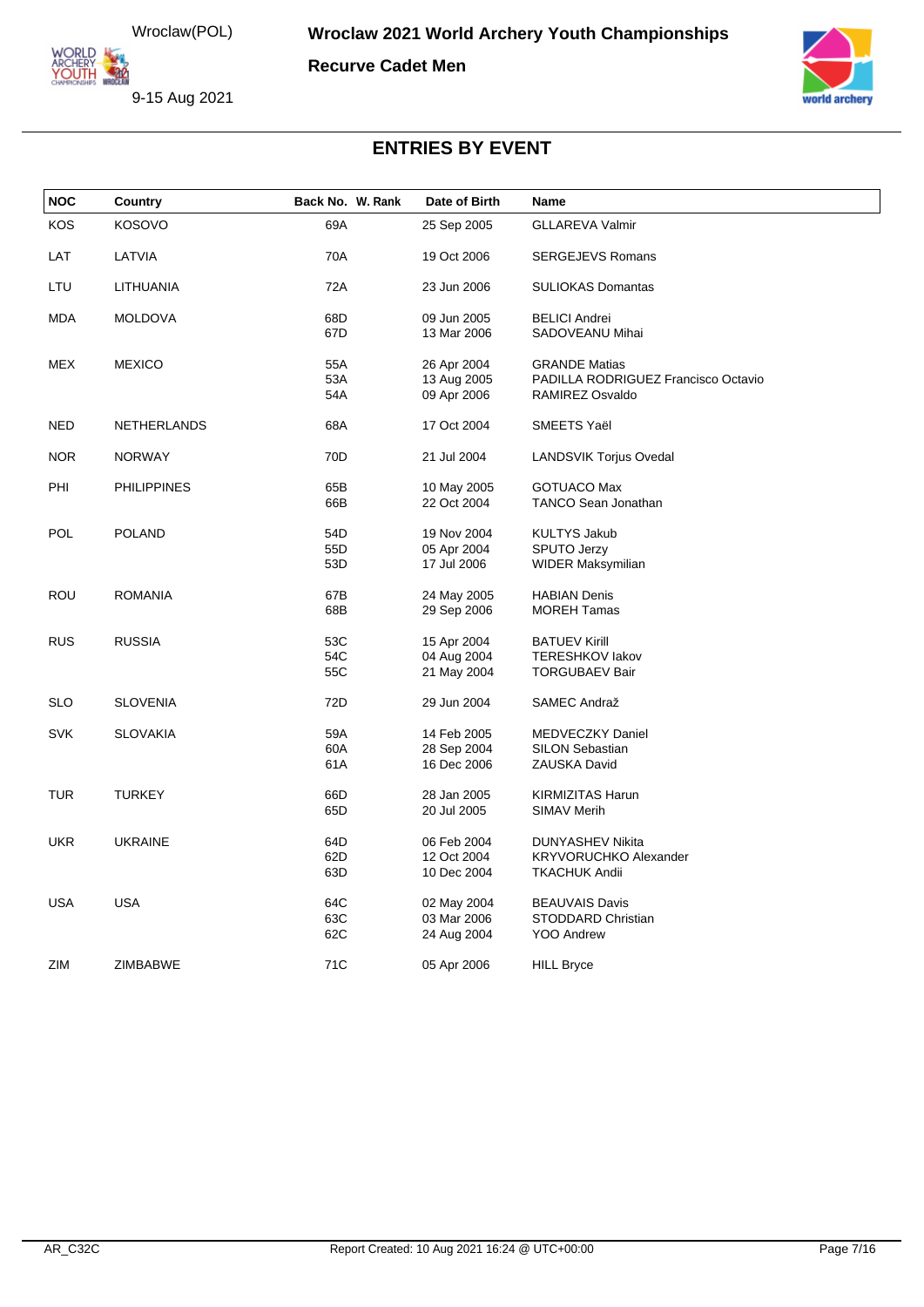**ORLD** ARCHERY<br>YOUTH 422

**Recurve Cadet Women**





| <b>NOC</b> | Country               | Back No. W. Rank       | Date of Birth              | Name                                                           |
|------------|-----------------------|------------------------|----------------------------|----------------------------------------------------------------|
| <b>BLR</b> | <b>BELARUS</b>        | 49C                    | 26 Jan 2004                | SIMONCHYK Alina                                                |
|            |                       |                        |                            |                                                                |
| <b>BRA</b> | <b>BRAZIL</b>         | 35D                    | 13 Sep 2005                | MACHADO DO NASCIMENTO Djwlyana                                 |
| CZE        | <b>CZECH REPUBLIC</b> | 49B                    | 04 Mar 2004                | KOLENÁKOVÁ Eliška                                              |
| <b>DEN</b> | <b>DENMARK</b>        | 52D                    | 15 Apr 2006                | <b>BOMHOLTZ Emilie Stokholm</b>                                |
|            |                       | 50 <sub>D</sub><br>51D | 24 Jan 2006<br>13 Jul 2005 | <b>MARCKMANN Marie Flindt</b><br>VESTERGAARD Mia Lykke Normand |
| <b>ESP</b> | <b>SPAIN</b>          | 51C                    | 02 Feb 2004                | IBÁÑEZ ROMERO Lucia                                            |
|            |                       | 50C                    | 29 Nov 2005                | RAMOS VALIENTE Lucía                                           |
|            |                       | 52C                    | 29 May 2006                | UNAMUNZAGA ALTUNA Irati                                        |
| <b>EST</b> | <b>ESTONIA</b>        | 36A                    | 05 Nov 2006                | <b>SEIN Anne</b>                                               |
|            |                       | 35A                    | 31 Aug 2004                | <b>TAMMIK Tessa Cathlen</b>                                    |
| <b>FIN</b> | <b>FINLAND</b>        | 35C                    | 13 Feb 2004                | ALA-AHO Emmi                                                   |
| <b>FRA</b> | <b>FRANCE</b>         | 52B                    | 01 Oct 2005                | <b>CORDEAU Amélie</b>                                          |
|            |                       | 51B                    | 09 Jan 2004                | <b>LOPEZ Caroline</b>                                          |
|            |                       | 50 <sub>B</sub>        | 01 Mar 2004                | SEBASTIAN Victoria                                             |
| <b>GBR</b> | <b>GREAT BRITAIN</b>  | 48C                    | 07 Mar 2005                | <b>HEALEY Penny</b>                                            |
|            |                       | 47C                    | 28 Jun 2004                | NEWBY Imogen                                                   |
| <b>GER</b> | <b>GERMANY</b>        | 46C                    | 23 Jul 2006                | <b>KELLERER Regina</b>                                         |
|            |                       | 44C                    | 18 Feb 2004                | <b>KLINGER Johanna</b>                                         |
|            |                       | 45C                    | 17 Jul 2004                | <b>RASCHKE Leonie</b>                                          |
| GRE        | <b>GREECE</b>         | 47B                    | 26 Jan 2004                | CHALKIOPOULOU Sofia                                            |
|            |                       | 48B                    | 13 Sep 2005                | NASOULA Maria                                                  |
| <b>HKG</b> | HONG KONG, CHINA      | 35B                    | 24 Dec 2004                | LEE Hiu Yau                                                    |
| <b>IND</b> | <b>INDIA</b>          | 44B                    | 10 Nov 2005                | . Avani                                                        |
|            |                       | 45B                    | 07 Oct 2005                | . Tamnna                                                       |
|            |                       | 46B                    | 21 Sep 2006                | ALONE Manjiri Manoj                                            |
| <b>IRI</b> | IR IRAN               | 49A                    | 11 Apr 2005                | POURMAHANI Yasna                                               |
| <b>ISL</b> | <b>ICELAND</b>        | 36D                    | 04 Feb 2004                | <b>HILMARSDOTTIR Marin Anita</b>                               |
| <b>ITA</b> | <b>ITALY</b>          | 38D                    | 10 Sep 2005                | <b>BRANCA Elena</b>                                            |
|            |                       | 40D                    | 25 May 2005                | <b>COMPAGNO Chiara</b>                                         |
|            |                       | 39D                    | 24 May 2004                | <b>LANDI Ginevra</b>                                           |
| <b>JPN</b> | <b>JAPAN</b>          | 43D                    | 16 Mar 2005                | MIWA Sae                                                       |
|            |                       | 42D                    | 24 Jan 2005                | <b>SUZUKI Sakura</b>                                           |
|            |                       | 41D                    | 22 May 2004                | YAWATARI Akane                                                 |
| KAZ        | <b>KAZAKHSTAN</b>     | 37A                    | 14 Apr 2004                | ZAEMOVA Madina                                                 |
| LAT        | LATVIA                | 47A                    | 16 Jan 2006                | <b>GARDE Emilija</b>                                           |
|            |                       | 48A                    | 12 May 2005                | <b>SPAGE Madara</b>                                            |
| LTU        | LITHUANIA             | 37B                    | 04 Apr 2006                | PERMINAITE Diana                                               |
| <b>MDA</b> | <b>MOLDOVA</b>        | 42C                    | 05 May 2007                | <b>BERZAN Kasandra</b>                                         |
|            |                       | 41C                    | 18 Jul 2006                | CECANOVA Anastasia                                             |
|            |                       | 43C                    | 05 Mar 2007                | <b>CLIMA Nicoleta</b>                                          |
| <b>MEX</b> | <b>MEXICO</b>         | 39C                    | 11 Mar 2005                | <b>GUTIERREZ Diana</b>                                         |
|            |                       | 40C                    | 14 Jun 2005                | <b>MORA Yatana</b>                                             |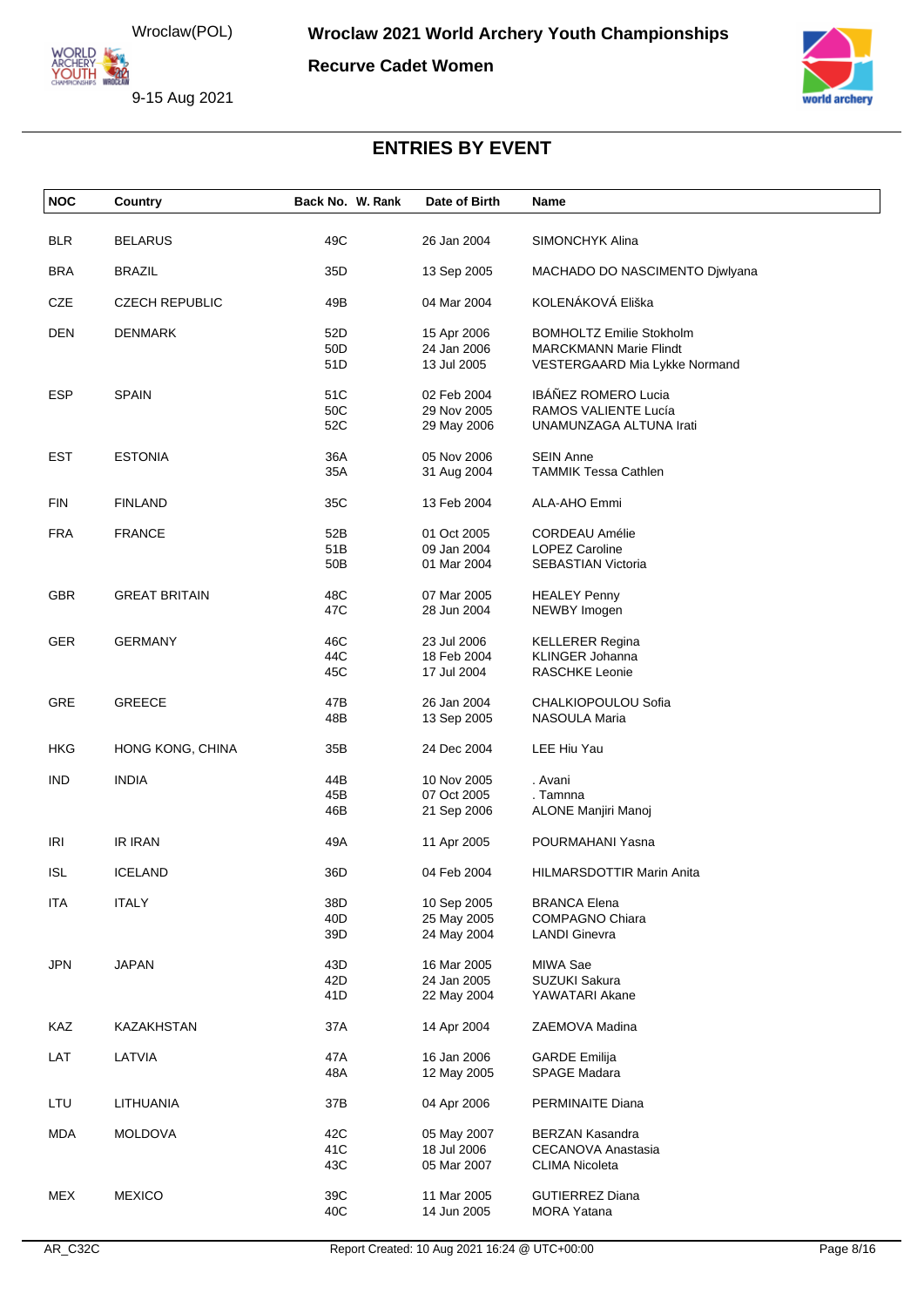**ORLD** ARCHERY<br>YOUTH 422

**Recurve Cadet Women**





| <b>NOC</b> | Country            | Back No. W. Rank | Date of Birth | Name                        |
|------------|--------------------|------------------|---------------|-----------------------------|
|            |                    | 38C              | 28 Jul 2006   | RUIZ Angela                 |
| <b>NED</b> | <b>NETHERLANDS</b> | 49D              | 08 Sep 2005   | <b>ROEFFEN Quinty</b>       |
| <b>NOR</b> | <b>NORWAY</b>      | 36C              | 08 Apr 2004   | <b>STORELV Amalie</b>       |
| <b>POL</b> | <b>POLAND</b>      | 52A              | 31 Mar 2004   | <b>BARGIEL Joanna</b>       |
|            |                    | 50A              | 07 Aug 2004   | MATUSZEK Tacjana            |
|            |                    | 51A              | 01 Dec 2004   | SIWAK Weronika              |
| <b>ROU</b> | <b>ROMANIA</b>     | 36B              | 12 Apr 2005   | <b>HALUS Anda</b>           |
| <b>RUS</b> | <b>RUSSIA</b>      | 43B              | 13 Jul 2005   | <b>AGVANOVA Marina</b>      |
|            |                    | 41B              | 19 Jul 2005   | PETRUSHINA Marija           |
|            |                    | 42B              | 21 Sep 2004   | SHALIMOVA Nadezhda          |
| <b>SLO</b> | <b>SLOVENIA</b>    | 41A              | 13 Dec 2005   | <b>COREL Nina</b>           |
|            |                    | 43A              | 21 Dec 2006   | <b>OBLJUBEK Metka</b>       |
|            |                    | 42A              | 06 May 2005   | SAREC Anja                  |
| SUI        | SWITZERLAND        | 47D              | 14 Apr 2005   | DE AGUIAR CARDOSO Isabel    |
|            |                    | 48D              | 13 Oct 2004   | LICARI Liliana              |
| <b>SVK</b> | <b>SLOVAKIA</b>    | 44D              | 06 Jan 2004   | BENDÍKOVÁ Elena             |
|            |                    | 45D              | 04 Mar 2005   | DRUSKOVA Kristina           |
|            |                    | 46D              | 03 Apr 2004   | POKORADI Viktoria           |
| <b>SWE</b> | <b>SWEDEN</b>      | 37C              | 14 Dec 2005   | <b>BOJANIC DENNIUS Niki</b> |
| <b>TUR</b> | <b>TURKEY</b>      | 40B              | 30 May 2005   | <b>DEREBASI Defne</b>       |
|            |                    | 39B              | 09 Nov 2004   | <b>KOCUR Ceren</b>          |
|            |                    | 38B              | 29 Mar 2004   | <b>MARASLI Fatma</b>        |
| <b>UKR</b> | <b>UKRAINE</b>     | 46A              | 24 May 2005   | CHERNYK Dzvenyslava         |
|            |                    | 44A              | 14 Feb 2005   | <b>HORLACH Iryna</b>        |
|            |                    | 45A              | 01 Nov 2007   | <b>KOVAL Daria</b>          |
| <b>USA</b> | <b>USA</b>         | 40A              | 04 Oct 2007   | <b>CHUNG Cham</b>           |
|            |                    | 38A              | 12 Jul 2005   | <b>KIM Emma</b>             |
|            |                    | 39A              | 08 May 2004   | <b>MEINERS Jordan Marie</b> |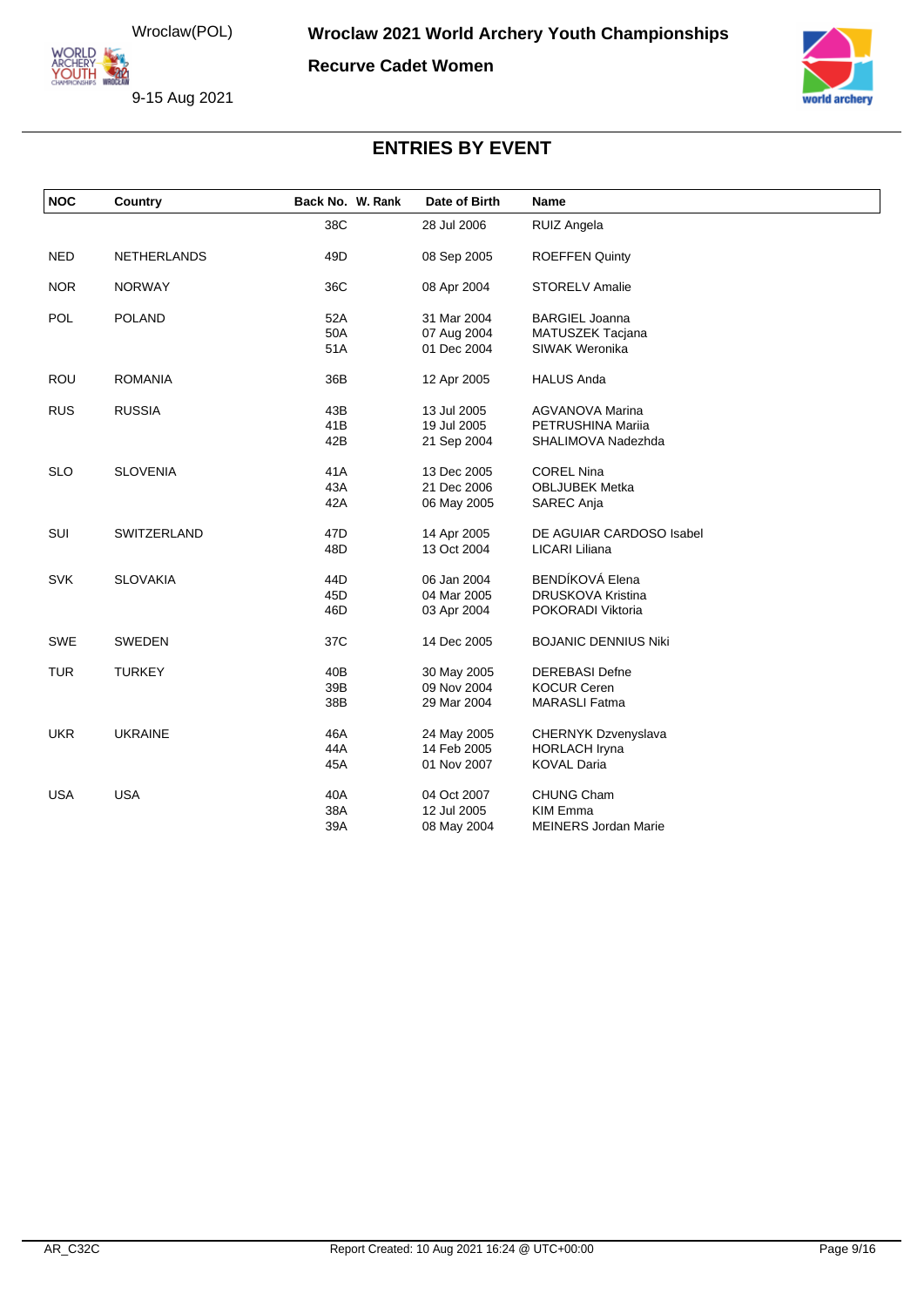ORLD **YOUTH 220** 

**Compound Junior Men**





| <b>NOC</b> | Country              | Back No. W. Rank | Date of Birth              | Name                                                      |
|------------|----------------------|------------------|----------------------------|-----------------------------------------------------------|
| <b>BEL</b> | <b>BELGIUM</b>       | 16C              | 13 Jul 2002                | VAN LOOY Quinten                                          |
|            |                      |                  |                            |                                                           |
| <b>BRA</b> | <b>BRAZIL</b>        | 16D              | 29 Mar 2005                | NOGUEIRA CAMPOS GUIMARAES Gabriel                         |
| CAN        | <b>CANADA</b>        | 15D              | 18 Apr 2002                | <b>KLASSEN Brady</b>                                      |
| COL        | <b>COLOMBIA</b>      | 12C              | 07 Jul 2002                | GOMEZ ZULUAGA Pablo                                       |
|            |                      | 11C<br>10C       | 15 May 2001<br>28 Feb 2003 | <b>TORO VASQUEZ Manuel</b><br>VELASQUEZ RUIZ Anibal       |
|            |                      |                  |                            |                                                           |
| <b>DEN</b> | <b>DENMARK</b>       | 3D<br>2D         | 06 Nov 2003<br>07 Apr 2002 | <b>ANDERSEN Rasmus Bramsen</b><br><b>BERG Christoffer</b> |
|            |                      | 1D               | 27 May 2003                | <b>FULLERTON Mathias</b>                                  |
| <b>ESA</b> | EL SALVADOR          | 16A              | 20 Feb 2001                | RIVAS Gerardo                                             |
| <b>ESP</b> | <b>SPAIN</b>         | 15C              | 19 Nov 2002                | CALDERON ARROYO Sergio                                    |
|            |                      | 13C              | 23 Jun 2001                | <b>NORCZYK Pablo</b>                                      |
|            |                      | 14C              | 26 Nov 2001                | SÁNCHEZ MEDRANO Mario                                     |
| <b>EST</b> | <b>ESTONIA</b>       | 15B              | 17 Mar 2003                | <b>ILVES Kristjan</b>                                     |
|            |                      | 16B              | 05 Mar 2001                | <b>JAATMA Robin</b>                                       |
| <b>FRA</b> | <b>FRANCE</b>        | 14B              | 15 Aug 2001                | ALBANESE Rémy                                             |
|            |                      | 13B              | 15 Mar 2002                | <b>MANGELLE Mateo</b>                                     |
| <b>GBR</b> | <b>GREAT BRITAIN</b> | 4A               | 13 Jul 2002                | <b>CARPENTER Adam</b>                                     |
|            |                      | 5A               | 30 Apr 2003                | <b>HASLAM Lewis</b>                                       |
|            |                      | 6A               | 28 Mar 2001                | <b>WONG Matthew</b>                                       |
| <b>GER</b> | <b>GERMANY</b>       | 11A              | 27 Sep 2003                | <b>KURZ Moritz</b>                                        |
|            |                      | 12A<br>10A       | 17 Jun 2001                | <b>MUEHLBAUER Fabian</b><br>PIECHA Patrick                |
|            |                      |                  | 31 Aug 2001                |                                                           |
| GRE        | <b>GREECE</b>        | 17A              | 04 Oct 2001                | <b>DRAKIOTIS Dimitrios - Konstantinos</b>                 |
| HKG        | HONG KONG, CHINA     | 1A               | 04 Mar 2002                | <b>NGAI Ho Chun</b>                                       |
|            |                      | 3A               | 28 Nov 2001                | <b>PINILI Martin Antoine Marino</b>                       |
|            |                      | 2A               | 09 Feb 2002                | WONG Ka Ching                                             |
| <b>IND</b> | <b>INDIA</b>         | 13A              | 22 Mar 2003                | . Priyansh                                                |
|            |                      | 14A              | 08 Sep 2003                | <b>JAWKAR Prathamesh Samadhan</b>                         |
|            |                      | 15A              | 13 Aug 2002                | YADAV Rishabh                                             |
| IRI        | IR IRAN              | 6D               | 15 Oct 2002                | GHORBANZADEH Amirmohammad                                 |
|            |                      | 4D               | 28 Dec 2003                | PAKZAD Armin                                              |
|            |                      | 5D               | 01 Sep 2002                | ZAMANI NEZHAD Parsa                                       |
| <b>ISL</b> | <b>ICELAND</b>       | 18A              | 24 Nov 2001                | FANNARSSON Dagur Orn                                      |
| <b>ITA</b> | <b>ITALY</b>         | 8D               | 19 Jun 2002                | COSTANTINO Leonardo                                       |
|            |                      | 9D               | 15 Apr 2002                | COVRE Leonardo                                            |
|            |                      | 7D               | 16 Jun 2001                | GODANO Michea                                             |
| KAZ        | KAZAKHSTAN           | 11B              | 10 Apr 2001                | <b>BEKTURSUN Zhomart</b>                                  |
|            |                      | 12B              | 29 Dec 2001                | SAGUTDINOV Shamil                                         |
|            |                      | 10B              | 01 Feb 2005                | ZHUSSUPOV Raiymbek                                        |
| <b>MEX</b> | <b>MEXICO</b>        | 8A               | 19 Jun 2002                | <b>GARCIA Sebastian</b>                                   |
|            |                      | 7A<br>9A         | 10 Apr 2002                | LEZAMA SOTO Luis Enrique                                  |
|            |                      |                  | 19 Sep 2001                | OLVERA Rodrigo                                            |
| <b>NED</b> | NETHERLANDS          | 7C               | 11 Jun 2001                | <b>REULE Jelle</b>                                        |
|            |                      | 9C               | 08 Feb 2001                | SNELDER Rik                                               |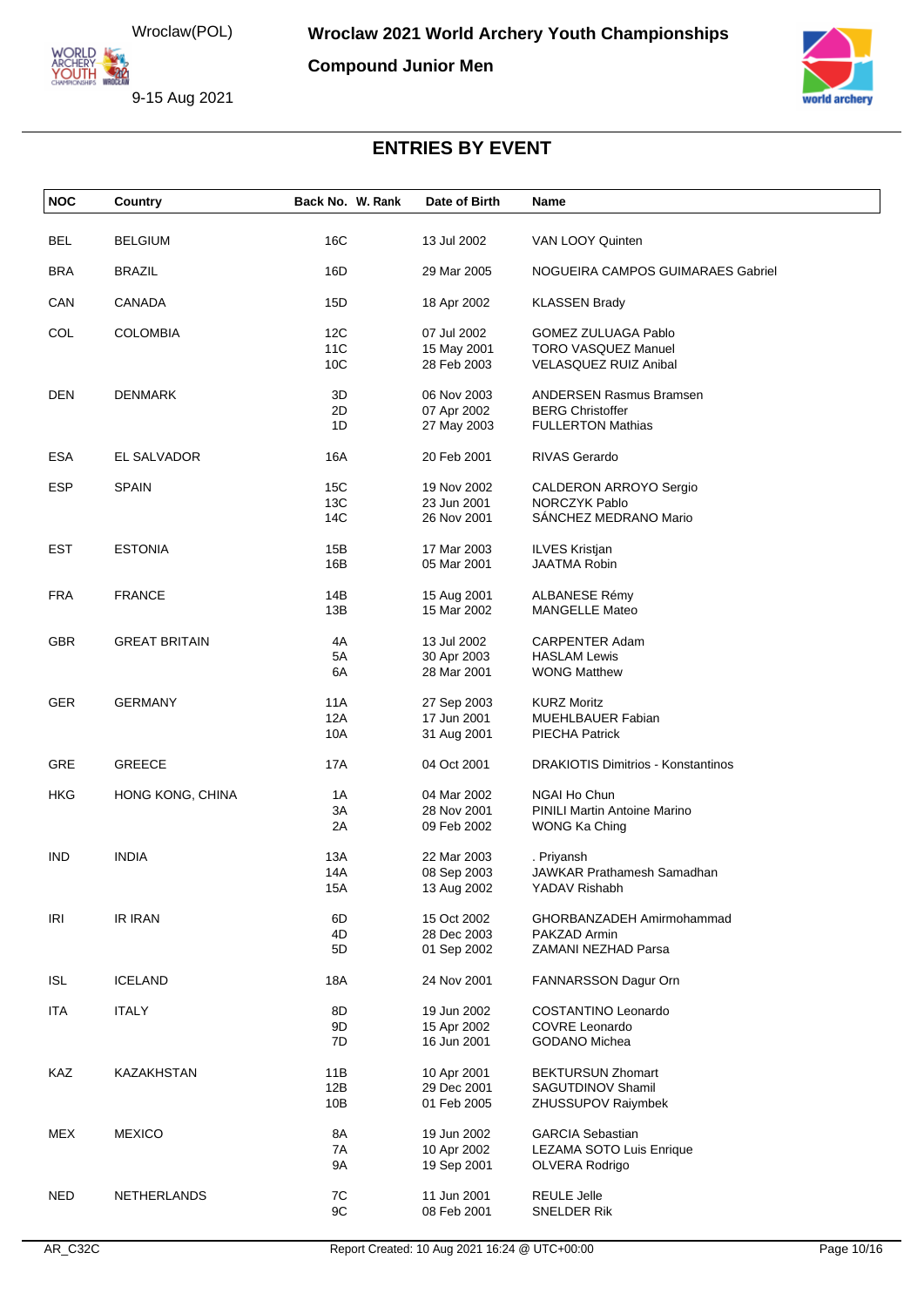ORLD **YOUTH 220** 

**Compound Junior Men**





| <b>NOC</b> | Country             | Back No. W. Rank | Date of Birth | Name                            |
|------------|---------------------|------------------|---------------|---------------------------------|
|            |                     | 8C               | 14 Dec 2002   | TJIN-A-DJIE Jay                 |
| <b>NOR</b> | <b>NORWAY</b>       | 17 <sub>C</sub>  | 22 Mar 2002   | FIGVED Sander                   |
| POL        | <b>POLAND</b>       | 10D              | 21 May 2002   | <b>KONECKI Przemyslaw</b>       |
|            |                     | 12D              | 19 Mar 2002   | <b>MICHALAK Maciej</b>          |
|            |                     | 11D              | 14 Jan 2003   | <b>MUSIATOWICZ Mateusz</b>      |
| <b>POR</b> | <b>PORTUGAL</b>     | 18C              | 27 Jul 2002   | <b>DOMINGUES Guilherme</b>      |
| <b>ROU</b> | <b>ROMANIA</b>      | 18B              | 05 Sep 2002   | <b>VLAD Teodor</b>              |
| <b>RSA</b> | <b>SOUTH AFRICA</b> | 13D              | 28 Apr 2001   | <b>AUCAMP Hercules Albertus</b> |
|            |                     | 14D              | 23 Oct 2002   | ROUX Wian                       |
| <b>RUS</b> | <b>RUSSIA</b>       | 5B               | 16 Jul 2003   | <b>GAREEV Artur</b>             |
|            |                     | 6B               | 15 Apr 2003   | <b>KOSENKOV Daniil</b>          |
|            |                     | 4B               | 22 Apr 2001   | SHENKHOROV Sergei               |
| <b>SLO</b> | <b>SLOVENIA</b>     | 7B               | 13 Jan 2002   | <b>GODESA Matej</b>             |
|            |                     | 9B               | 29 Dec 2003   | <b>JEVSNIK Tim</b>              |
|            |                     | 8B               | 01 Jul 2003   | ROZIC Matija                    |
| <b>SWE</b> | <b>SWEDEN</b>       | 17B              | 22 May 2001   | ARLEFUR-WÄLLSTEDT Marcus        |
| <b>TUR</b> | <b>TURKEY</b>       | 2B               | 14 Aug 2002   | <b>AKCAOGLU Batuhan</b>         |
|            |                     | 1B               | 01 Jan 2001   | <b>HANEY Emircan</b>            |
|            |                     | 3B               | 27 Apr 2001   | <b>KOSE Omer Faruk</b>          |
| <b>UKR</b> | <b>UKRAINE</b>      | 5C               | 09 Apr 2004   | NEDELKO Daniil                  |
|            |                     | 4C               | 07 Sep 2001   | <b>TABOROVETS Illia</b>         |
|            |                     | 6C               | 24 Apr 2002   | <b>TRYFANOV Taras</b>           |
| <b>USA</b> | <b>USA</b>          | 2C               | 27 Jul 2002   | <b>FREDERICK Cole</b>           |
|            |                     | 3C               | 06 Jan 2001   | <b>FRENCH Cooper</b>            |
|            |                     | 1 <sup>C</sup>   | 09 Oct 2002   | <b>RUSSELL Matthew</b>          |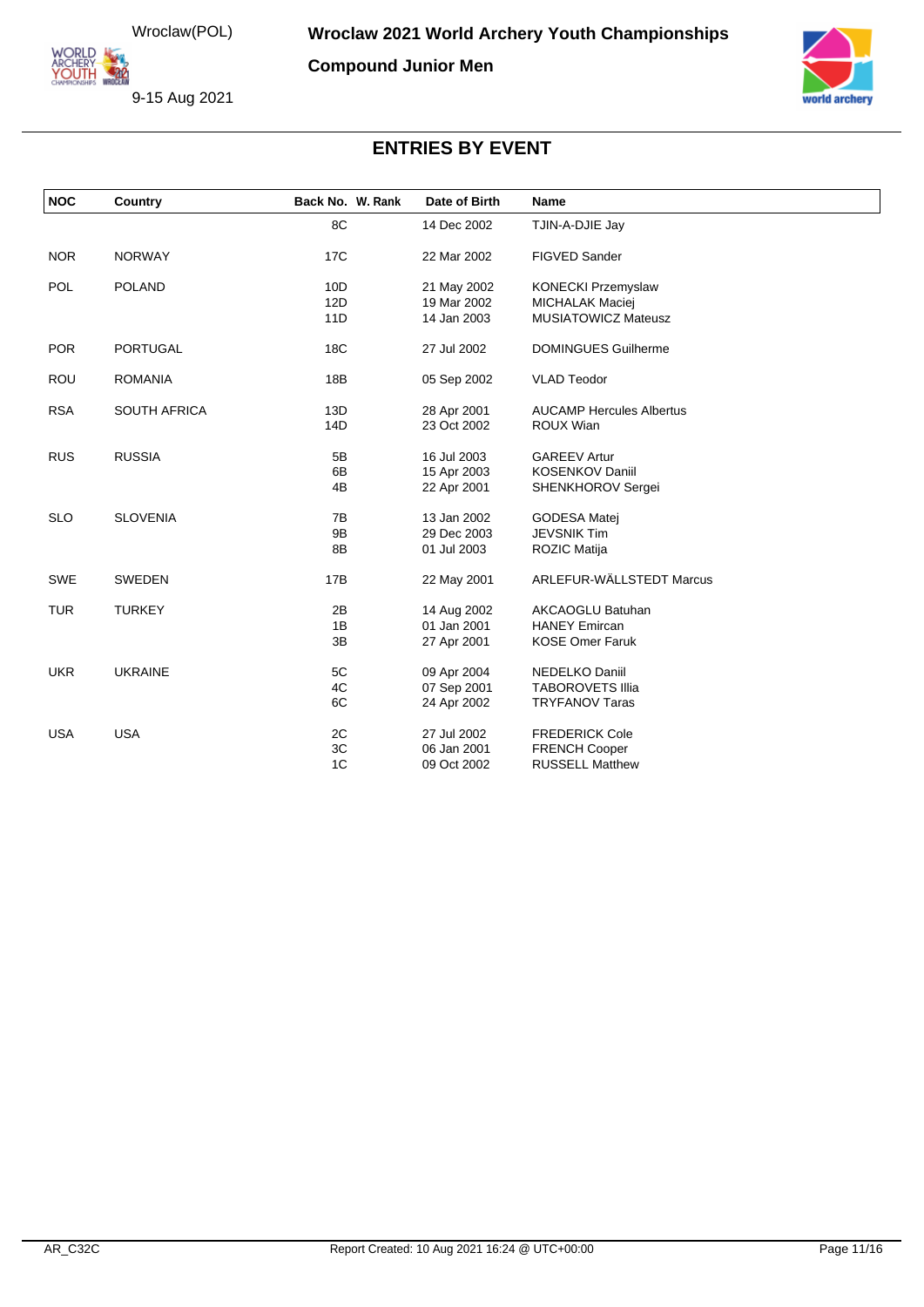Wroclaw(POL)<br>
MCHERY<br>
YOUTH<br>
MCHERY WROCHERY<br>
MCHERY WROCHERY<br>
MCHERY WROCHERY<br>
MCHERY

**Compound Junior Women**

9-15 Aug 2021



| <b>NOC</b> | Country               | Back No. W. Rank | Date of Birth              | Name                                                   |
|------------|-----------------------|------------------|----------------------------|--------------------------------------------------------|
| <b>BRA</b> | <b>BRAZIL</b>         | 32B              | 25 Aug 2001                | ALCAINO JACOB Giulia Izabella                          |
|            |                       |                  |                            |                                                        |
| COL        | <b>COLOMBIA</b>       | 28D<br>29D       | 23 Feb 2004<br>27 Apr 2001 | GALLEGO LOPEZ Juliana<br><b>SUAREZ Maria Valentina</b> |
|            |                       |                  |                            |                                                        |
| <b>CRO</b> | <b>CROATIA</b>        | 32A              | 07 Aug 2001                | <b>MLINARIC Amanda</b>                                 |
| CZE        | <b>CZECH REPUBLIC</b> | 33B              | 23 Jul 2003                | CELMANOVA Karolina                                     |
| DEN        | <b>DENMARK</b>        | 30A              | 24 May 2004                | <b>CARLSEN Pil Munk</b>                                |
|            |                       | 29A<br>28A       | 23 Jun 2003<br>09 Oct 2003 | MECK Liv Sarah Christiansen<br>STÜTZ Natacha           |
| <b>ESA</b> | EL SALVADOR           | 32C              | 02 Feb 2003                | <b>CORADO Paola</b>                                    |
|            |                       |                  |                            |                                                        |
| ESP        | <b>SPAIN</b>          | 21B<br>19B       | 10 May 2002<br>07 Jun 2002 | FERRANDEZ TEJERO Claudia<br><b>LAURA Warmuz</b>        |
|            |                       | 20 <sub>B</sub>  | 16 Nov 2002                | MUÑOZ Andrea                                           |
|            |                       |                  |                            |                                                        |
| EST        | <b>ESTONIA</b>        | 29B              | 12 Mar 2001                | LIPPAND Hanna Liina                                    |
|            |                       | 28B              | 10 Feb 2002                | <b>PAAS Meeri-Marita</b>                               |
| FRA        | <b>FRANCE</b>         | 31B              | 12 Jun 2002                | <b>HALNA Océane</b>                                    |
| GBR        | <b>GREAT BRITAIN</b>  | 22C              | 05 Jul 2002                | <b>ANNISON Layla</b>                                   |
|            |                       | 24C              | 30 Dec 2002                | <b>BRYAN Jenny</b>                                     |
|            |                       | 23C              | 14 Mar 2002                | <b>CHAPPELL Grace</b>                                  |
| <b>GER</b> | <b>GERMANY</b>        | 31A              | 08 Aug 2003                | <b>GOEPPEL Franziska</b>                               |
| HKG        | HONG KONG, CHINA      | 28C              | 06 Dec 2003                | LO Tsz Tung                                            |
|            |                       | 29C              | 29 Aug 2002                | YEUNG Tsz Chai                                         |
| IND        | <b>INDIA</b>          | 27B              | 06 Feb 2003                | <b>CHAUDHARY Sakshi</b>                                |
|            |                       | 26B              | 24 Dec 2001                | DHAYAL Divya                                           |
|            |                       | 25B              | 29 Aug 2003                | <b>PRAGATI</b>                                         |
| IRI        | <b>IR IRAN</b>        | 25C              | 13 Nov 2002                | ASHEGHZADEH OSKOUEI Bita                               |
|            |                       | 26C              | 03 Sep 2001                | <b>BYBORDY Geesa</b>                                   |
|            |                       | 27C              | 04 May 2002                | <b>HALVAEI</b> Saghar                                  |
| <b>ISL</b> | <b>ICELAND</b>        | 33D              | 26 Mar 2003                | ALFREÐSDÓTTIR Anna Maria                               |
| ITA        | <b>ITALY</b>          | 21C              | 01 May 2002                | <b>BAZZICHETTO Elisa</b>                               |
|            |                       | 19C              | 16 Jun 2003                | <b>BOMBARDA Michelle Maria</b>                         |
|            |                       | 20C              | 04 Jul 2001                | <b>RONER Elisa</b>                                     |
| KAZ        | KAZAKHSTAN            | 24A              | 08 Feb 2003                | REBONEN Viktoriya                                      |
|            |                       | 22A              | 09 Jan 2003                | SEIDAKHMETOVA Aizhan                                   |
|            |                       | 23A              | 28 Dec 2002                | YUNUSSOVA Roxana                                       |
| <b>MEX</b> | <b>MEXICO</b>         | 24B              | 15 Jul 2002                | <b>ALANIS Asstrid</b>                                  |
|            |                       | 22B              | 19 Feb 2003                | <b>BERNAL Mariana</b>                                  |
|            |                       | 23B              | 09 Mar 2002                | <b>QUINTERO Dafne</b>                                  |
| <b>NED</b> | <b>NETHERLANDS</b>    | 30B              | 15 Aug 2002                | <b>SCHUIT Laura</b>                                    |
| <b>NOR</b> | <b>NORWAY</b>         | 33A              | 26 May 2002                | <b>HJELLE Ylva</b>                                     |
| <b>POL</b> | <b>POLAND</b>         | 27D              | 27 Dec 2003                | <b>BISCH Madeleine</b>                                 |
|            |                       | 26D              | 14 Jun 2002                | DOMAGALA Weronika                                      |
|            |                       | 25D              | 11 Jun 2006                | SALEK Ida                                              |
| <b>POR</b> | PORTUGAL              | 31C              | 12 Jun 2003                | ZAANDAM DE SOUSA Giselle Paulina                       |
|            |                       |                  |                            |                                                        |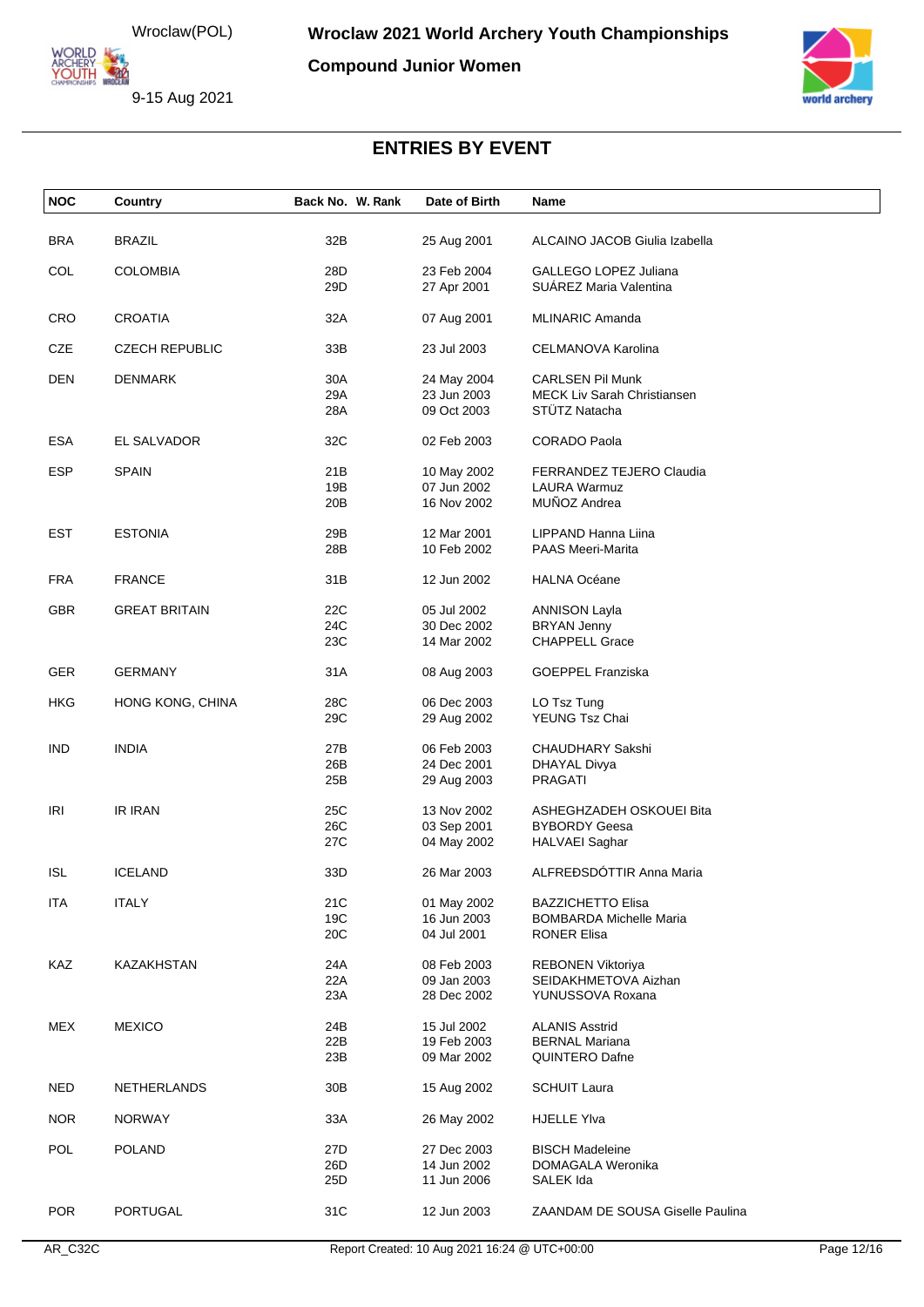ORLD ARCHERY<br>YOUTH 422

**Compound Junior Women**





| <b>NOC</b> | Country        | Back No. W. Rank | Date of Birth | Name                       |  |
|------------|----------------|------------------|---------------|----------------------------|--|
|            |                |                  |               |                            |  |
| ROU        | <b>ROMANIA</b> | 30C              | 22 Feb 2003   | <b>TOPLICEANU Elena</b>    |  |
| <b>RUS</b> | <b>RUSSIA</b>  | 21D              | 20 May 2003   | RUMYANTSEVA Ekaterina      |  |
|            |                | 19D              | 01 Apr 2003   | SNETKOVA Nika              |  |
|            |                | 20D              | 14 Jun 2002   | ULIANOVA Lilija            |  |
| <b>TUR</b> | <b>TURKEY</b>  | 21A              | 09 Jan 2002   | <b>LOK Songul</b>          |  |
|            |                | 20A              | 20 Nov 2002   | <b>TOMRUK Ipek</b>         |  |
|            |                | 19A              | 16 May 2003   | <b>UZUN Duru Dicle</b>     |  |
| <b>UKR</b> | <b>UKRAINE</b> | 25A              | 10 Jan 2001   | <b>KARDASH Viktorija</b>   |  |
|            |                | 27A              | 09 Jul 2003   | KHOMUTOVSKA Olga           |  |
|            |                | 26A              | 26 Oct 2001   | <b>VOROBIOVA Yevhenija</b> |  |
| <b>USA</b> | USA            | 23D              | 16 Apr 2001   | COX Madison                |  |
|            |                | 22D              | 29 Jan 2003   | <b>PROCTOR Makenna</b>     |  |
|            |                | 24D              | 15 Apr 2001   | <b>SCARBROUGH Anna</b>     |  |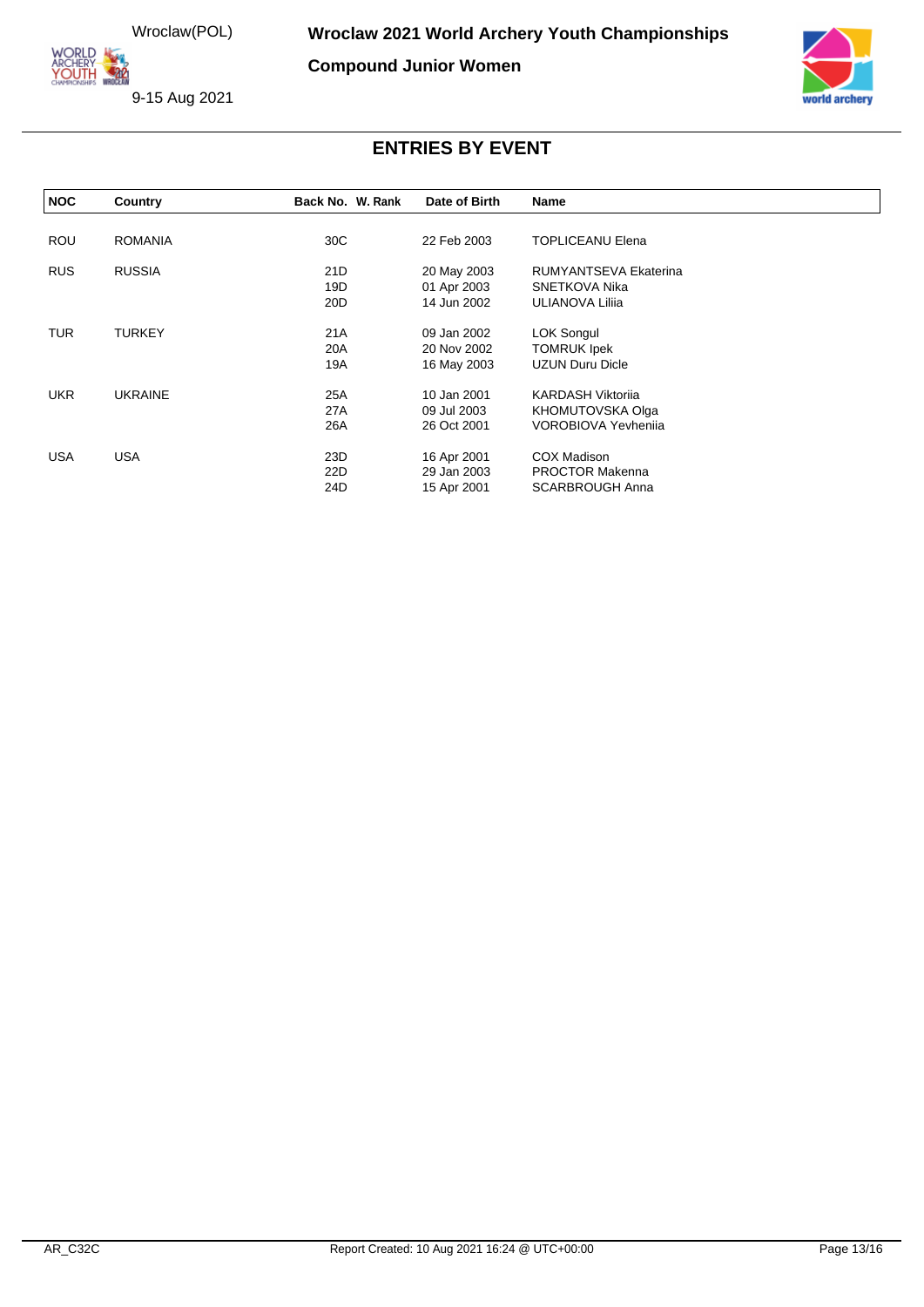Wroclaw(POL)<br>
MCHERY<br>
YOUTH<br>
MCHERY WROCHERY<br>
MCHERY WROCHERY<br>
MCHERY WROCHERY<br>
MCHERY

**Compound Cadet Men**





| <b>NOC</b> | Country              | Back No. W. Rank | Date of Birth              | Name                                            |  |
|------------|----------------------|------------------|----------------------------|-------------------------------------------------|--|
|            |                      |                  |                            |                                                 |  |
| CAN        | <b>CANADA</b>        | 10D              | 10 Sep 2004                | <b>BEDFORD Isaac</b>                            |  |
|            |                      | 9D               | 18 Oct 2004                | <b>WATSON Dustin</b>                            |  |
| <b>CRO</b> | <b>CROATIA</b>       | 12C              | 19 Aug 2005                | <b>CURIC Mihael</b>                             |  |
| <b>DEN</b> | <b>DENMARK</b>       | 7D               | 14 Aug 2005                | <b>BRYLD Nicklas Bredal</b>                     |  |
|            |                      |                  |                            |                                                 |  |
| <b>ESP</b> | <b>SPAIN</b>         | 6A               | 14 May 2004                | <b>ARIAS Kevin</b>                              |  |
|            |                      | 5A<br>4A         | 12 Dec 2005                | <b>GONZALEZ MANUEL Hector</b>                   |  |
|            |                      |                  | 16 Sep 2006                | <b>RUBIO Miguel</b>                             |  |
| <b>FRA</b> | <b>FRANCE</b>        | 11C              | 22 Oct 2004                | <b>BOULEAU Victor</b>                           |  |
| <b>GBR</b> | <b>GREAT BRITAIN</b> | 11A              | 21 Sep 2004                | <b>LANE Thomas</b>                              |  |
|            |                      |                  |                            |                                                 |  |
| <b>HKG</b> | HONG KONG, CHINA     | 10 <sub>C</sub>  | 25 Jan 2004                | LEUNG Kwan Ki                                   |  |
| <b>HUN</b> | HUNGARY              | 12A              | 17 Oct 2004                | CSERNÁK István                                  |  |
| <b>IND</b> | <b>INDIA</b>         | 1D               | 18 Oct 2006                | Sahil Chaudhary                                 |  |
|            |                      | 3D               | 27 Oct 2005                | <b>APAR Mihir Nitin</b>                         |  |
|            |                      | 2D               | 23 Jan 2005                | <b>DALAL Kushal</b>                             |  |
|            |                      |                  |                            |                                                 |  |
| IRI        | <b>IR IRAN</b>       | 11D              | 13 Jun 2004                | AZIZI Amir Reza                                 |  |
|            |                      | 12D              | 08 Jan 2005                | SOLTANINEJAD Abolfazl                           |  |
| <b>ISR</b> | <b>ISRAEL</b>        | 10B              | 07 Apr 2005                | YAMROM Shamai                                   |  |
|            |                      |                  |                            |                                                 |  |
| <b>ITA</b> | <b>ITALY</b>         | 8B               | 15 Sep 2004                | <b>GIANNECCHINI Alessio</b>                     |  |
|            |                      | 7B               | 14 Sep 2005                | <b>GUBBINI Lorenzo</b>                          |  |
|            |                      | 9B               | 01 Jul 2004                | <b>MARCHETTI Andrea</b>                         |  |
| KAZ        | KAZAKHSTAN           | 11B              | 19 Jun 2006                | <b>TYUTYUN Andrey</b>                           |  |
|            |                      |                  |                            |                                                 |  |
| <b>MEX</b> | <b>MEXICO</b>        | 6C<br>4C         | 19 Aug 2004<br>13 Sep 2004 | <b>BORBOLLA Diego</b><br><b>GONZALEZ Gadiel</b> |  |
|            |                      | 5C               | 02 Sep 2004                | SANDOVAL Gael                                   |  |
|            |                      |                  |                            |                                                 |  |
| <b>NED</b> | NETHERLANDS          | 10A              | 20 Feb 2004                | <b>WILLEMS Stef</b>                             |  |
| <b>POL</b> | <b>POLAND</b>        | 8C               | 18 Dec 2006                | <b>BOROWIEC Adam</b>                            |  |
|            |                      | 9C               | 15 Jan 2007                | MYSZOR-LACH Kordian                             |  |
|            |                      | 7C               | 15 Oct 2006                | <b>STEPIEN Michal</b>                           |  |
| <b>POR</b> | <b>PORTUGAL</b>      | 12B              | 28 Mar 2005                | <b>HRYHORYEV David</b>                          |  |
|            |                      |                  |                            |                                                 |  |
| ROU        | <b>ROMANIA</b>       | 4B               | 05 Jul 2004                | ALEXANDRESCU Rares Daniel                       |  |
|            |                      | 6B               | 25 Dec 2006                | <b>BALACI Luis</b>                              |  |
|            |                      | 5B               | 06 Mar 2005                | <b>JUDEA Florin Mirel</b>                       |  |
| <b>RSA</b> | <b>SOUTH AFRICA</b>  | 5D               | 24 Jan 2007                | DE WET David Franco                             |  |
|            |                      | 4D               | 12 Sep 2005                | DE WET Jacobus Ignatius                         |  |
|            |                      | 6D               | 05 Oct 2005                | VAN DER MERWE Paul                              |  |
| <b>RUS</b> | <b>RUSSIA</b>        | 1A               |                            | <b>AGUREEV Dmitrii</b>                          |  |
|            |                      | 3A               | 10 Aug 2004<br>05 Aug 2004 | <b>BYSTROV Egor</b>                             |  |
|            |                      | 2A               | 27 Apr 2004                | <b>YURIN Danil</b>                              |  |
|            |                      |                  |                            |                                                 |  |
| <b>SLO</b> | <b>SLOVENIA</b>      | 8D               | 18 Jan 2004                | <b>BRENK Aljaz Matija</b>                       |  |
|            |                      |                  |                            |                                                 |  |
| <b>SVK</b> | <b>SLOVAKIA</b>      | 2C<br>1C         | 27 Apr 2004<br>13 Feb 2006 | BADOVSKY Benjamin<br>SEDIVY Simon               |  |
|            |                      | 3C               | 08 Sep 2006                | <b>ZEMAN Samuel</b>                             |  |
|            |                      |                  |                            |                                                 |  |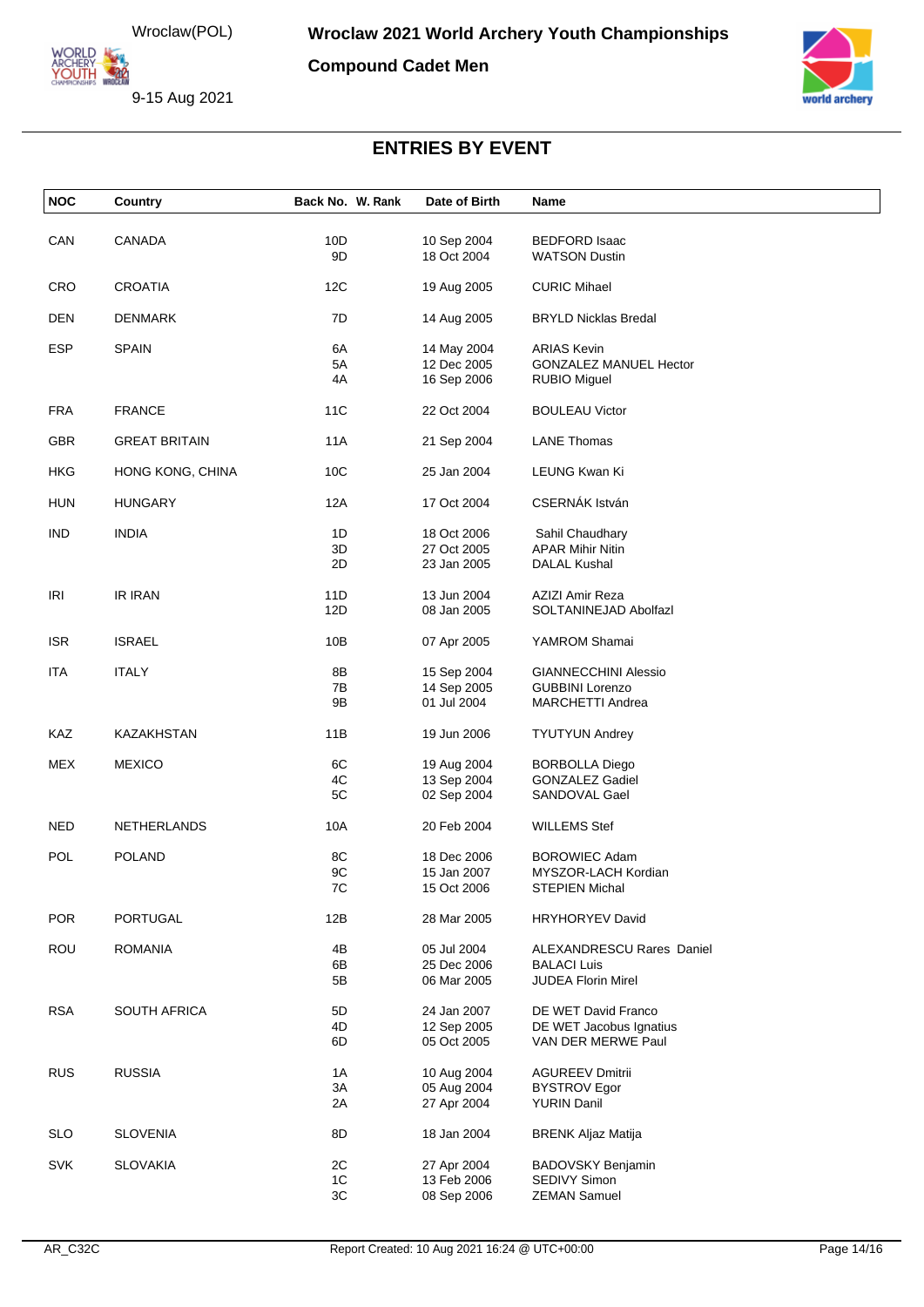ORLD **YOUTH 220** 

**Compound Cadet Men**

9-15 Aug 2021



| <b>NOC</b> | Country       | Back No. W. Rank | Date of Birth | Name                     |  |
|------------|---------------|------------------|---------------|--------------------------|--|
|            |               |                  |               |                          |  |
| <b>TUR</b> | <b>TURKEY</b> | 3B               | 28 May 2005   | <b>ARSLAN Yunus Emre</b> |  |
|            |               | 2B               | 05 Jun 2004   | ASLIM Abdullah           |  |
|            |               | 1B               | 11 Feb 2005   | KIRCA Eren               |  |
| <b>USA</b> | USA           | 8A               | 11 Sep 2004   | SULLIVAN Isaac           |  |
|            |               | <b>9A</b>        | 05 Apr 2004   | <b>SULLIVAN Sawyer</b>   |  |
|            |               | 7A               | 02 Apr 2005   | ZIMMERMAN Nathan         |  |